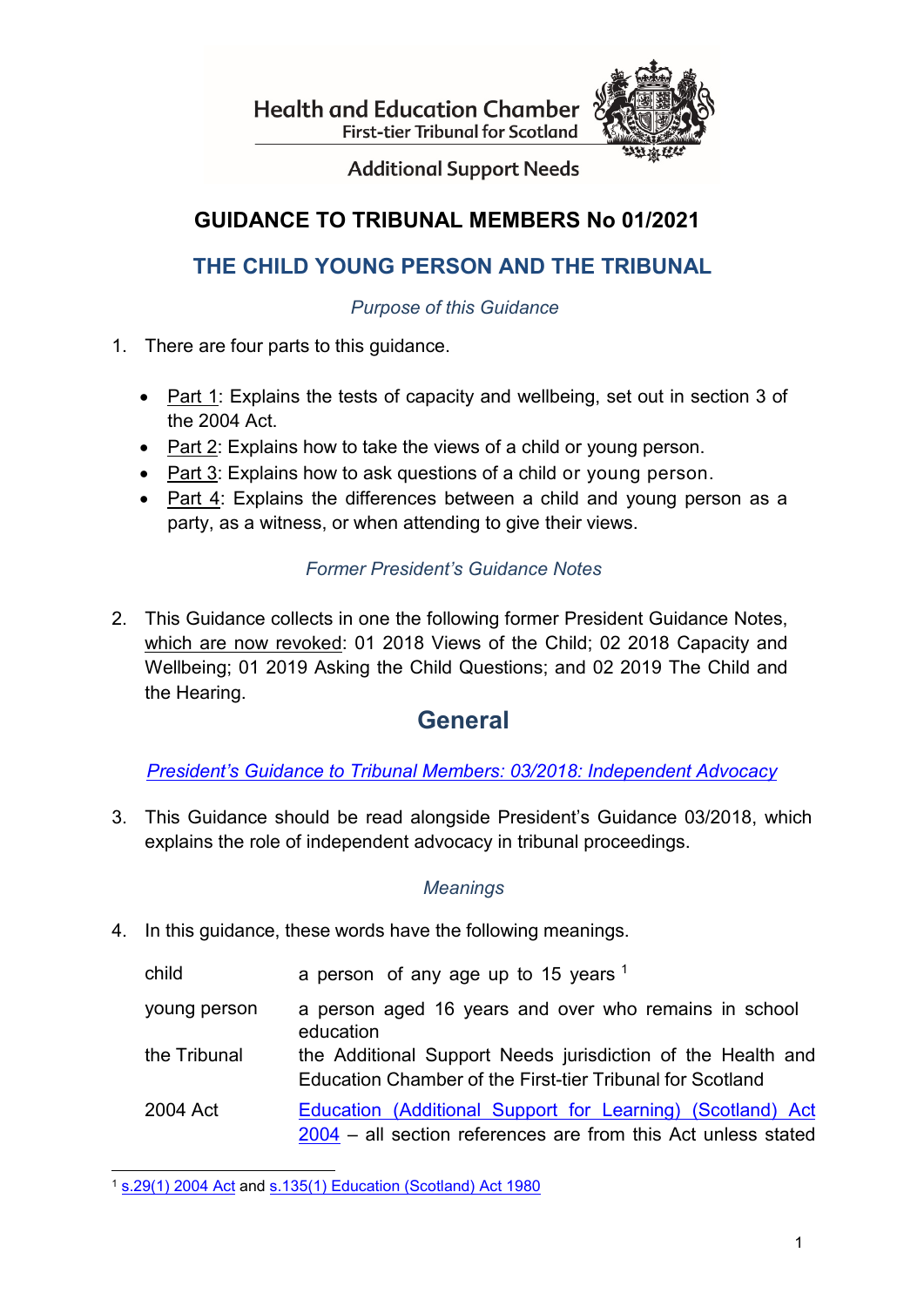#### otherwise

| 2010 Act                                 | <b>Equality Act 2010</b>                                                                                                                                                                                                                                                                        |  |
|------------------------------------------|-------------------------------------------------------------------------------------------------------------------------------------------------------------------------------------------------------------------------------------------------------------------------------------------------|--|
| the 2018 Rules                           | The First-tier Tribunal for Scotland Health and Education<br>Chamber Rules of Procedure 2018 (schedule to SSI<br>2017/366)                                                                                                                                                                      |  |
| rules                                    | all rule references are to the 2018 Rules                                                                                                                                                                                                                                                       |  |
| a tribunal                               | the three members who will consider a claim or reference<br>make a decision $-$ the legal member, who is an<br>and<br>experienced lawyer and two specialist members, who have<br>expertise in education, social work or health (in some cases<br>a tribunal may be made up of one legal member) |  |
| 7 Golden Rules                           | 7 Golden Rules for Participation, Children and<br>Young<br>People's Commissioner, Scotland (CYPCS)                                                                                                                                                                                              |  |
| Code of Practice                         | <b>Supporting Children's Learning, Statutory Guidance on the</b><br><b>Education (Additional Support for Learning) (Scotland) Act</b><br>(as amended) Code of Practice (Third Edition) 2017                                                                                                     |  |
| Guidance on<br>Capacity and<br>Wellbeing | Education (Additional Support for Learning) (Scotland) Act<br>2004 (as amended) Extending Children's Rights - Guidance<br>on the assessment of capacity and consideration of wellbeing<br>(2017)                                                                                                |  |
| <b>UNCRC</b>                             | United Nations Convention on the Rights of the Child                                                                                                                                                                                                                                            |  |
| <b>UNCRPD</b>                            | United Nations Convention on the Rights of Persons with<br><b>Disabilities</b>                                                                                                                                                                                                                  |  |
| <b>ECHR</b>                              | <b>European Convention on Human Rights</b>                                                                                                                                                                                                                                                      |  |
| non-CSP<br>reference                     | an appeal by the child or their parent against the decision of<br>the education authority on their assessment of the child's<br>capacity <sup>2</sup> or wellbeing <sup>3</sup>                                                                                                                 |  |
| CSP child<br>reference                   | a reference brought by a child in relation to a CSP                                                                                                                                                                                                                                             |  |

### *UNCRC*

5. The UNCRC is the most complete statement of children's rights  $4$  ever produced and is the most widely ratified international human rights treaty. Wherever possible, this Guidance is to read in a way, which is compatible with the terms of

<span id="page-1-0"></span><sup>&</sup>lt;u>.</u><br><sup>2</sup> <u>s. 18 (3)(ea)</u>.

<span id="page-1-1"></span><sup>&</sup>lt;sup>3</sup> <u>s. 18 (3)(eb)</u>.

<span id="page-1-2"></span> $^4$  For the purposes of the  $\underline{\sf UNERC}$ , a child means up to the age of 18 years, Article 1.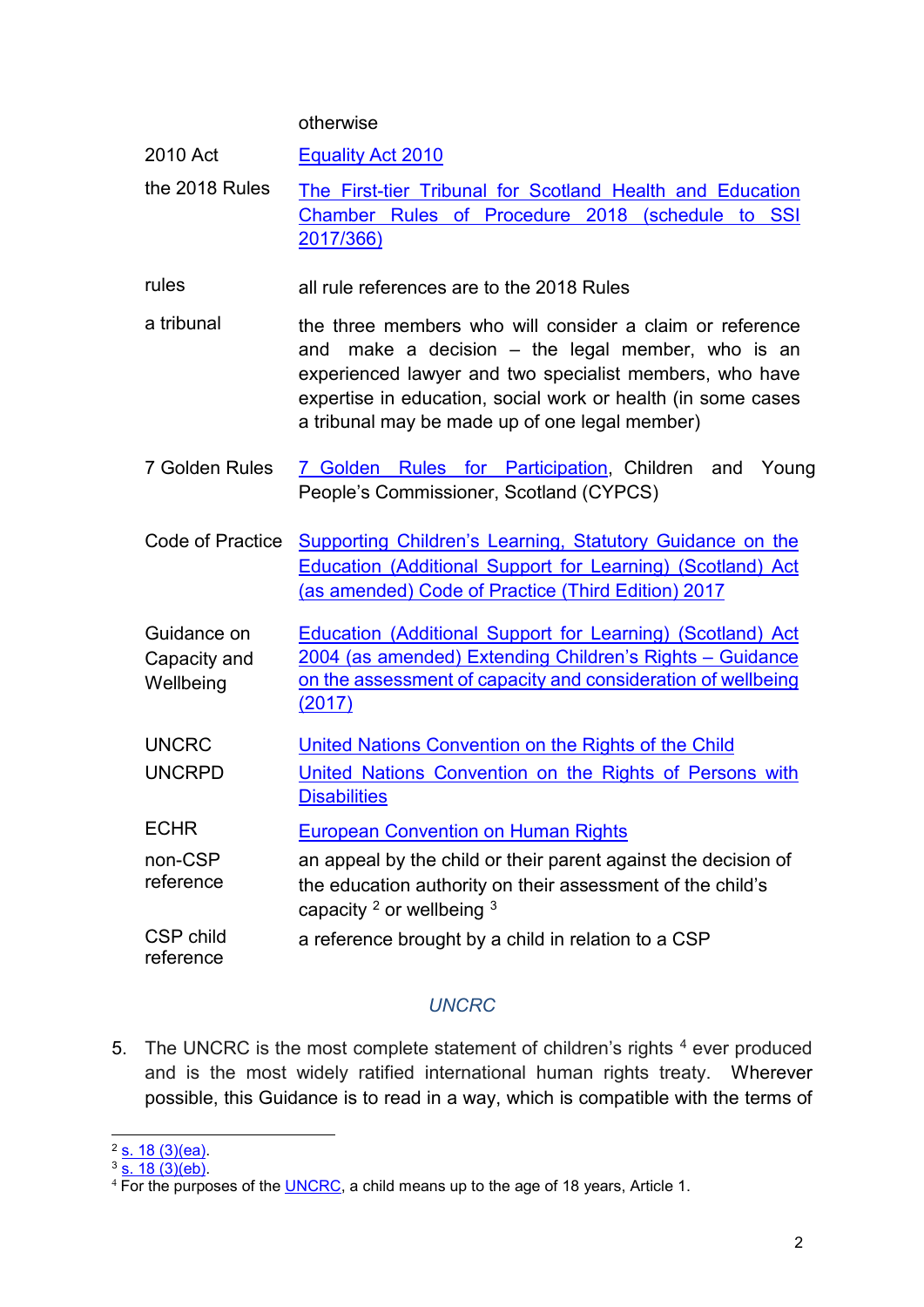the UNCRC. At the time of writing, the UNCRC has not been incorporated into Scots law.

6. Article 12 is of particular importance. Article 12 requires that every child who is capable of forming their own views has the right to express those views freely in all matters affecting them, their views being given due weight in accordance with their age and maturity. Article 12.2 requires that children are heard either directly, or through a representative or an appropriate body in any judicial proceedings affecting them. This includes proceedings in the Tribunal.

### *[UNCRPD](https://www.un.org/development/desa/disabilities/convention-on-the-rights-of-persons-with-disabilities/convention-on-the-rights-of-persons-with-disabilities-2.html)*

- 7. The UNCRPD places a greater emphasis on supported decision-making and in maximising autonomy for disabled persons. Wherever possible, this Guidance is to be read in a way, which is compatible with the terms of the UNCRPD. At the time of writing, the UNCRPD has not been incorporated into Scots law.
- 8. [Article 7](https://www.un.org/development/desa/disabilities/convention-on-the-rights-of-persons-with-disabilities/article-7-children-with-disabilities.html) is of particular importance. Article 7 requires provision of age-appropriate assistance to children with disabilities. Article 7.3 requires that children with disabilities have the right to express their views freely on all matters affecting them, their views being given due weight in accordance with their age and maturity, on an equal basis with other children. In order to realise that right, children with disabilities should be provided with disability and age-appropriate assistance.
- 9. [Articles](https://www.un.org/development/desa/disabilities/convention-on-the-rights-of-persons-with-disabilities/article-12-equal-recognition-before-the-law.html) 12.3 and 12.4 require appropriate measures to be taken to provide access by persons with disabilities  $5$  to the support they may require in exercising their legal capacity and to ensure that all measures that relate to the exercise of legal capacity provide for appropriate and effective safeguards. Such safeguards shall ensure that measures relating to the exercise of legal capacity respect the rights, will and preferences of the person.

## **Part 1: Capacity and Wellbeing**

### *Statutory rights for children aged 12 to 15 years*

5. The 2004 Act extends rights to children aged 12 to 15 years where they have the capacity to exercise the particular right and where exercising the right would not adversely affect their wellbeing. A child may access a range of rights in relation to their education authority. They also have the right to make two different types of reference to the Tribunal:

<span id="page-2-0"></span><sup>-</sup><sup>5</sup> This includes children and young people for the purposes of our proceedings.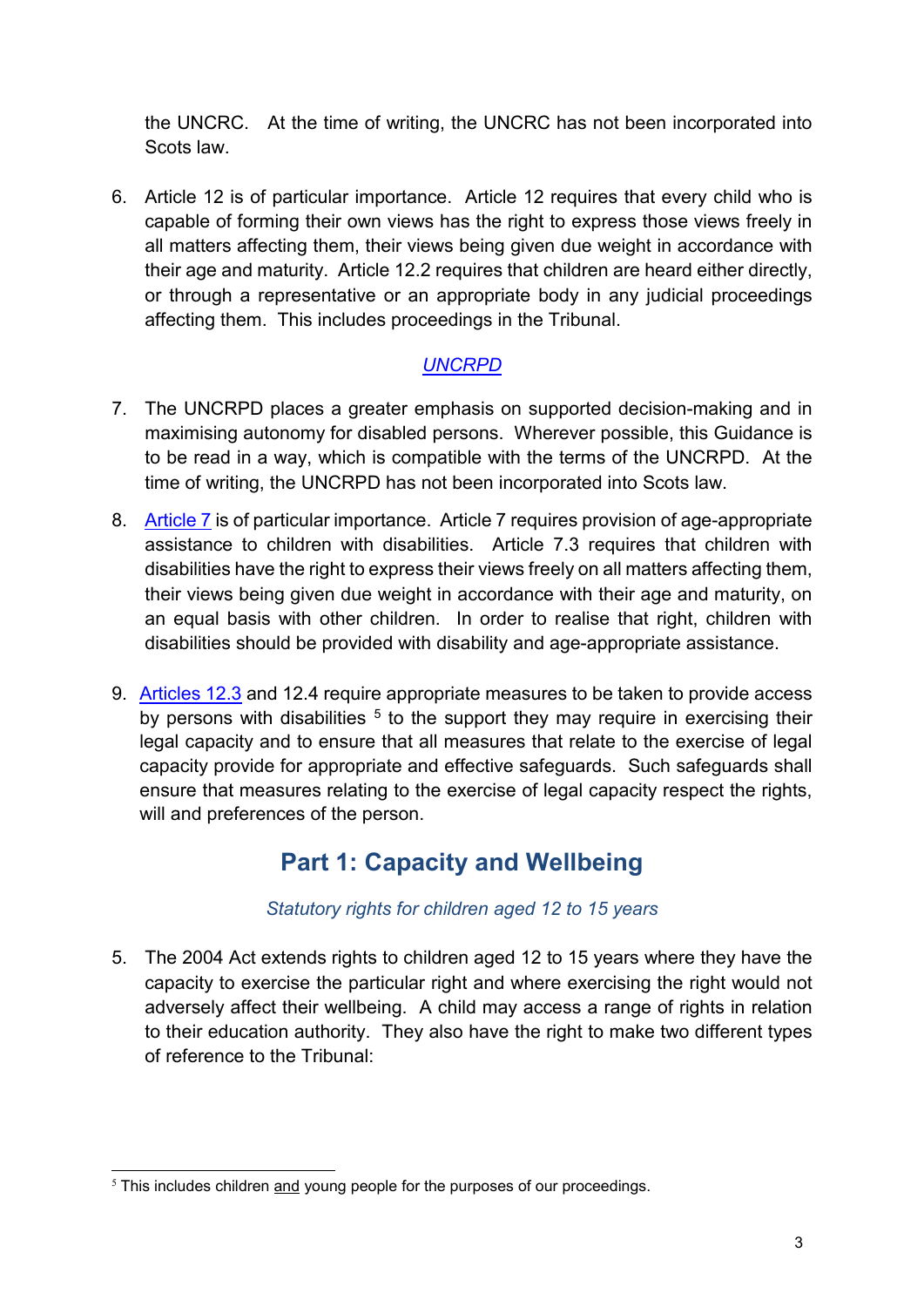- a) an appeal against the decision of the education authority on their assessment of the child's capacity [6](#page-3-0) or wellbeing [7](#page-3-1) - **a non-CSP reference**
- b) a reference in relation to a CSP **a CSP child reference**.

*Rights and Capacity - [sections 3](https://www.legislation.gov.uk/asp/2004/4/section/3) and [3\(A\)](https://www.legislation.gov.uk/asp/2004/4/section/3A) of the 2004 Act*

- 6. Section 3 of the 2004 Act provides that a child has capacity to:
	- a) carry out an act  $8$  if the child has sufficient maturity and understanding to carry out the act
	- b) be provided with information, advice or a CSP  $9$  by an education authority if the child has sufficient maturity and understanding to understand the information, advice or the CSP
	- c) express a view  $10$  if the child has sufficient maturity and understanding to express the view.
	- d) make a decision  $11$  if the child has sufficient maturity and understanding to make the decision, to communicate the decision, to understand the decision and the implications for them, and to retain the memory of the decision.<sup>[12](#page-3-6)</sup>
- 7. It may not always be straightforward to identify which of the section 3 rights the child is exercising. Where there is a dispute, the tribunal will have to determine which right is engaged and which capacity tests apply.

*Wellbeing: [section 3B](https://www.legislation.gov.uk/asp/2004/4/section/3B)*

- 8. A child's wellbeing is assessed by reference to the extent to which the child is or would be: Safe, Healthy, Achieving, Nurtured, Active, Respected, Responsible, and Included (the 'SHANARRI principles').
- 9. The Guidance on Capacity and Wellbeing suggests that consideration is made of the impact on the child's health and wellbeing as part of the Curriculum for Excellence and also signposts a variety of assessment tools which can be helpful including the Getting it Right for every Child Interactive Guide. [13](#page-3-7)

<span id="page-3-0"></span> $6$  [s. 18 \(3\)\(ea\).](https://www.legislation.gov.uk/asp/2004/4/section/18)

<span id="page-3-1"></span> $7\overline{)8.18(3)(eb)}$ .

<span id="page-3-2"></span> $8\overline{S.3(1)(a)}$ .  $9\overline{S}$ . 3(1)(c).

<span id="page-3-3"></span> $10$  [s. 3\(1\)\(d\).](https://www.legislation.gov.uk/asp/2004/4/section/3)

<span id="page-3-5"></span><span id="page-3-4"></span> $11$  [s. 3\(1\)\(b\).](https://www.legislation.gov.uk/asp/2004/4/section/3)

<span id="page-3-6"></span> $12$  Note there are four parts to this test, compared to two parts for the other section 3 rights.

<span id="page-3-7"></span><sup>&</sup>lt;sup>13</sup> [Guidance on Capacity and Wellbeing, Chapter 4, paragraph 38.](https://www.gov.scot/publications/education-additional-support-learning-scotland-act-2004-amended-extending-childrens/documents/)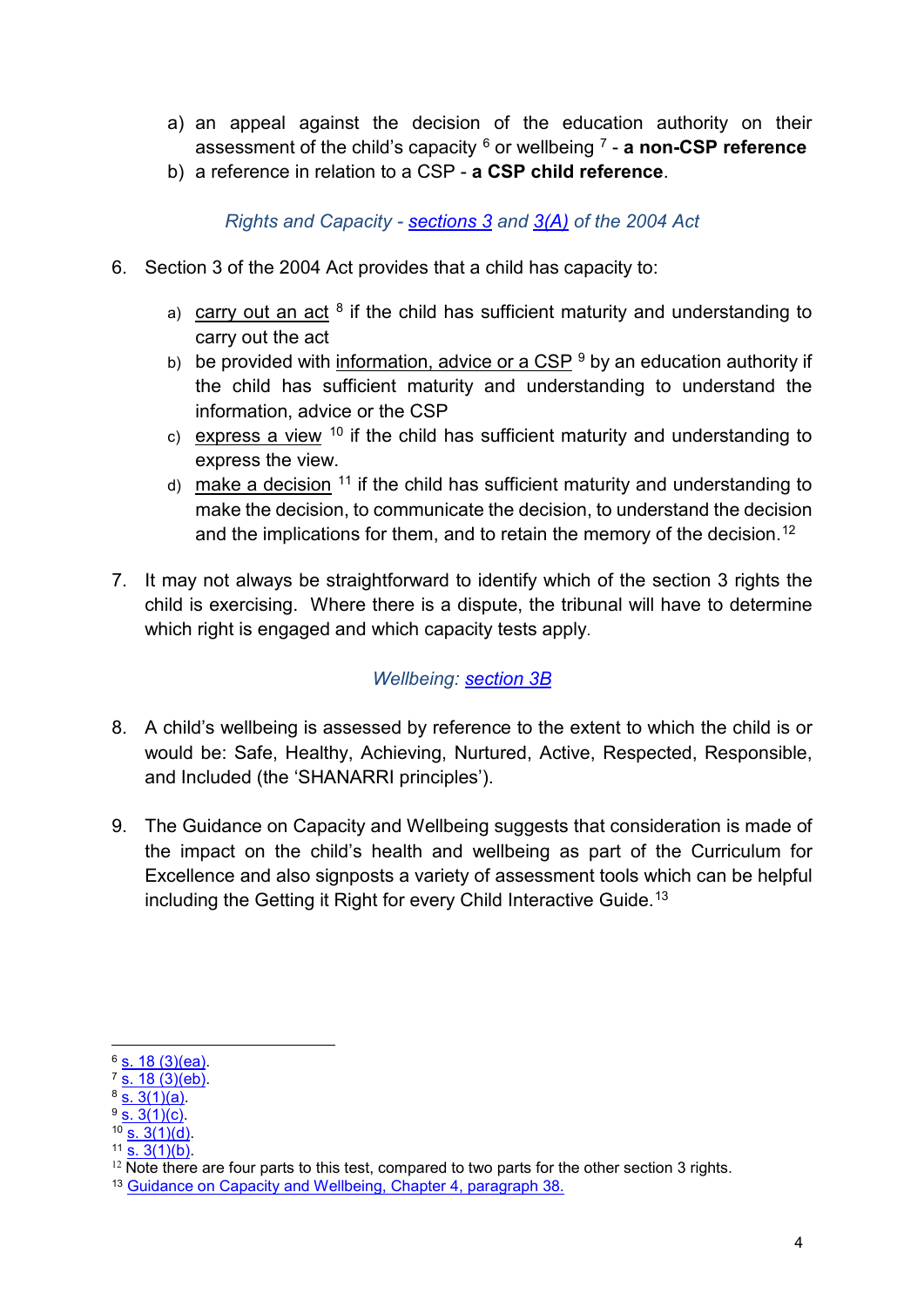### *Non-CSP reference*

#### *Assessment of capacity and wellbeing by an education authority*

10. Each time a child seeks to exercise a right under the 2004 Act (which is not a right to make a reference to the Tribunal) the education authority must carry out an assessment of the child's capacity and wellbeing. The *Guidance on Capacity and Wellbeing* emphasises the need for the education authority to reach evidencebased decisions. [14](#page-4-0) Where the child or their parent disagrees with the decision of the education authority, the child or their parent may make a non-CSP reference to the Tribunal.<sup>[15](#page-4-1)</sup>

### *Tribunal procedure: legal member sitting alone*

11. A legal member may sit alone when hearing an appeal against the assessment decision of the education authority, [16](#page-4-2) which allows for an efficient hearing in keeping with our overriding objective. [17](#page-4-3)

### *Documentary evidence*

- 12. In a non-CSP reference, the respondent should provide the tribunal with a report, which provides a 'pen picture' of the child and the steps taken by the respondent to complete their assessment. This should include:
	- a) how the child was involved in the assessment
	- b) the position/qualifications of those involved in the assessment and their level of contact with and knowledge of the child
	- c) any expert report instructed regarding the assessment
	- d) any other material relevant to the particular section 3 right.

### *Represented child*

- 13. Where the child is a party and they are represented, the child's representative should provide the tribunal with the following:
	- a) a statement setting out the reasons why the child does not agree with the education authority's assessment
	- b) any expert report instructed by the child
	- c) any other material relevant to the particular section 3 right.

<span id="page-4-0"></span><sup>&</sup>lt;sup>14</sup> [See chapter 3 \(capacity\) and chapter 4 \(wellbeing\).](https://www.gov.scot/publications/education-additional-support-learning-scotland-act-2004-amended-extending-childrens/documents/)

<span id="page-4-1"></span> $^{15}$  [s.18\(3\)\(ea\)](https://www.legislation.gov.uk/asp/2004/4/section/18) (capacity); [s.18\(3\)\(eb\)](https://www.legislation.gov.uk/asp/2004/4/section/18) (wellbeing).

<span id="page-4-2"></span><sup>16</sup> rule 23

<span id="page-4-3"></span><sup>17</sup> [rule 2.](https://www.legislation.gov.uk/ssi/2017/366/schedule/paragraph/2/made)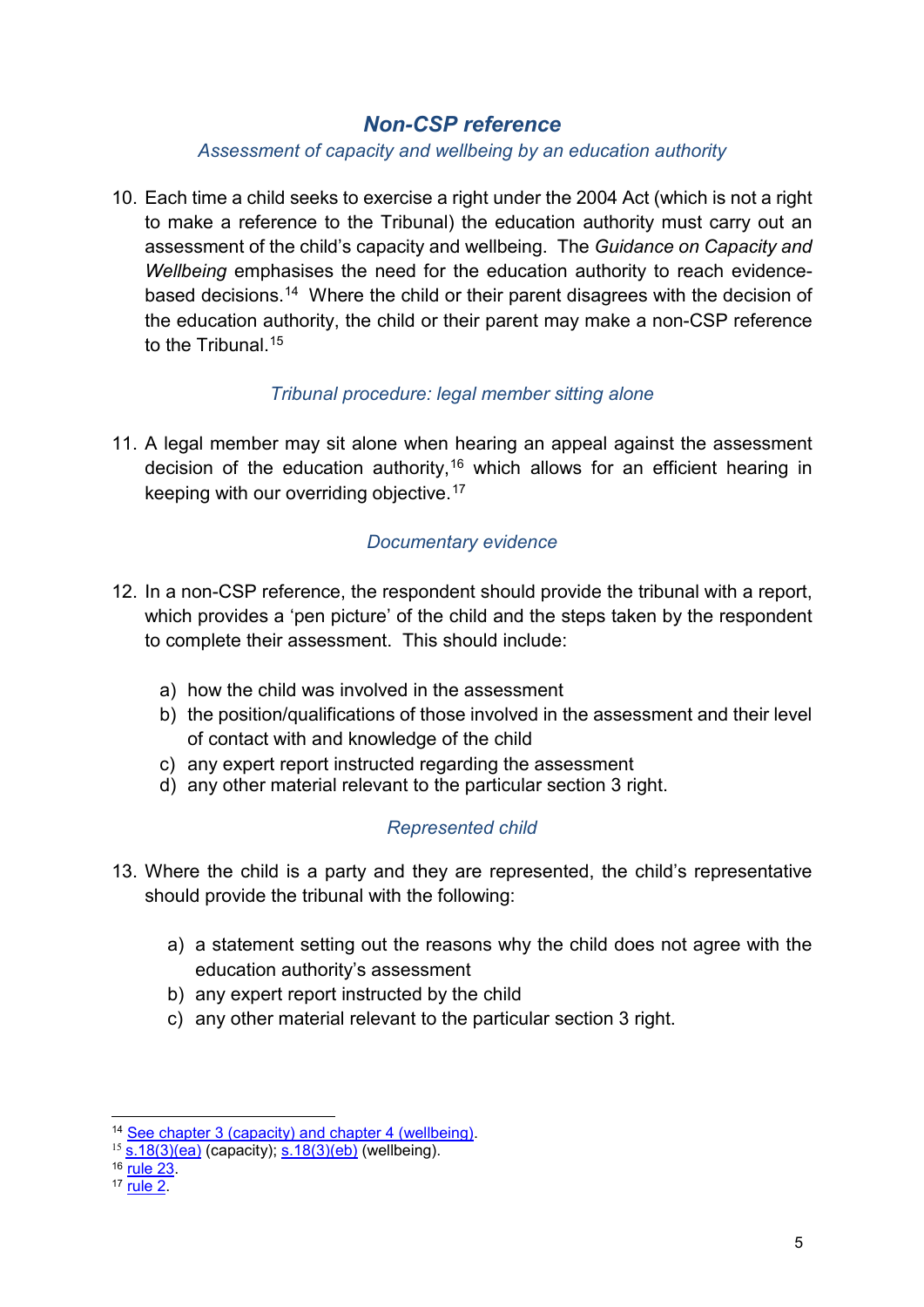### *Unrepresented child*

14. Where the child is a party and they are unrepresented, the legal member will remind the child of their right to representation during the case management call. Where necessary and appropriate, the legal member may instruct a report from an independent advocate or an expert. [18](#page-5-0)

# *CSP child reference*

*Tribunal procedure*

- 15. A tribunal of three members will hear a CSP child reference. The legal member will address the questions of capacity and wellbeing during the case management call. Where there is no dispute between the parties, there is no need for a preliminary hearing. The legal member must be independently satisfied on both tests and must record their findings. A sample decision is at Appendix A.
- 16. Where the parties are in dispute, this may be heard at the beginning of the hearing or, in exceptional circumstances, at a separate preliminary hearing. Where a preliminary hearing is fixed, the President shall be informed.

### *Assessment of capacity*

17. A tribunal shall assess the child's level of maturity and current understanding in relation to the specific right the child seeks to exercise. 'Sufficient maturity and understanding' as a concept is not age specific.

#### *Example*:

A care experienced child aged 12 years, who has a history of caring for their younger siblings due to parental neglect, may have a greater degree of maturity and understanding than a 15 year old child, who has not had similar challenging life experiences and responsibilities.

- 18. A child may have a particular intellectual age, but this does not mean this age applies to everything.
- 19. Capacity is not a static concept. A child may lack capacity to exercise certain rights, but hold capacity to exercise others. Capacity is measured in relation to the particular child and the particular right at the particular time. There is no single way in which to assess a child's capacity in the 2004 Act.

<span id="page-5-0"></span><sup>18</sup> [rule 34](https://www.legislation.gov.uk/ssi/2017/366/schedule/paragraph/34/made) (references).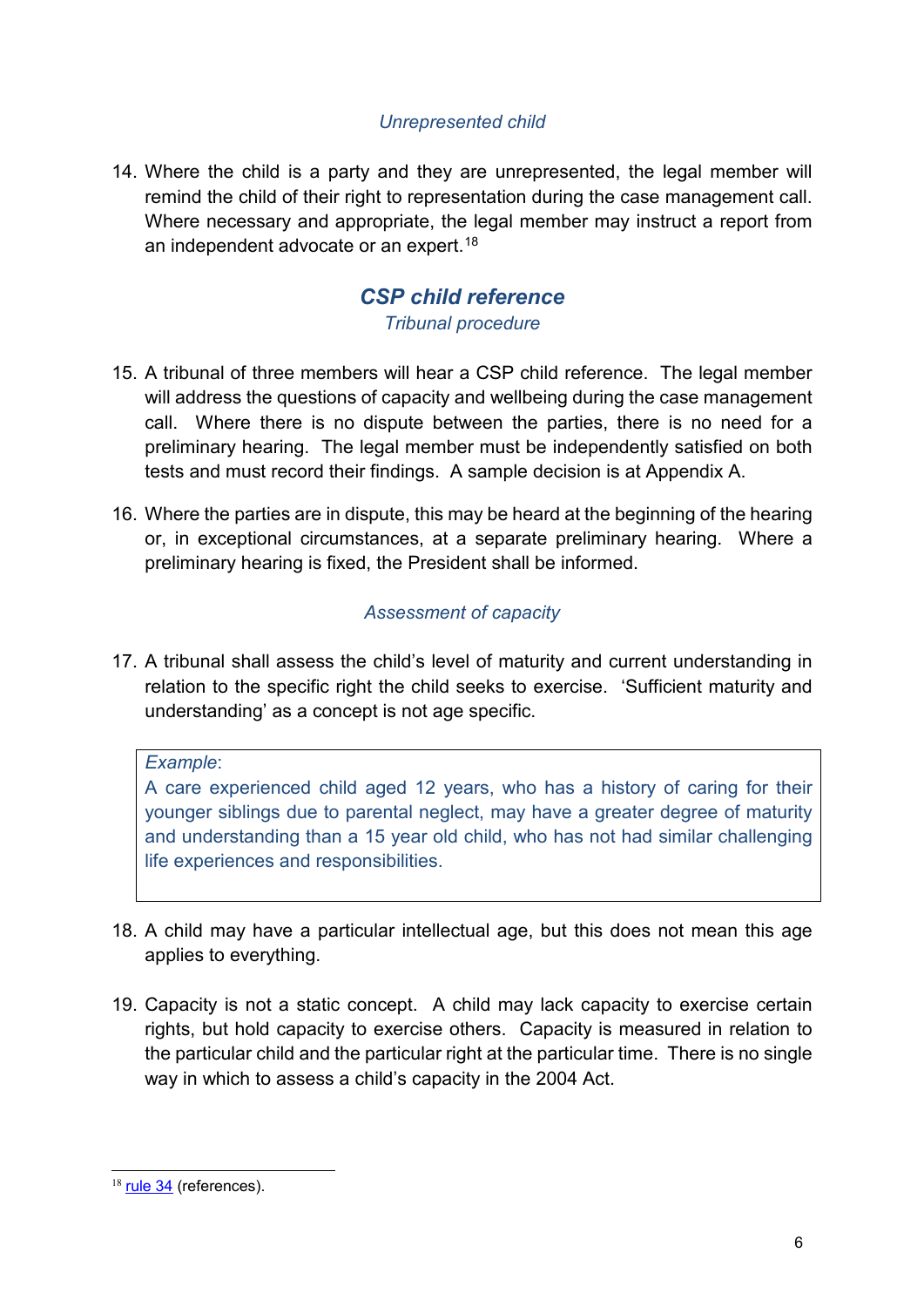20. The *Mental Welfare Commission for Scotland* recommends a functional approach when determining capacity to make a decision. [19](#page-6-0) This focuses on whether an individual is able to make the particular decision at the particular time when the decision has to be made. The tribunal should have regard to this definition when considering the meaning of capacity, although they are not bound to follow it.

#### *Example:*

A child may not have the capacity to make a decision in relation to the making or review of their CSP, but they may have the capacity to express a view with regard to some or all of the educational objectives within the CSP. An example of this could include a request that the input of a speech and language therapist is increased.

- 21. When considering the child's capacity the tribunal shall consider  $20$  the child's:
	- a) age and stage of learning  $21$
	- b) practical understanding of the particular right they are seeking to exercise
	- c) ability to understand the consequences of exercising the particular right at the particular time
	- d) progress within the context of the *Curriculum for Excellence* and its key features of healthy living and relationships, approaches to personal planning, assessing risk and decision making
	- e) level of achievement and ability to understand core learning in relation to literacy and numeracy.

And the views of:

- a) the child in relation to the particular right
- b) the child's parent in relation to the particular right
- c) the child's class/support/pastoral teacher(s) who know the child well
- d) the educational psychologist, where one is involved
- e) any expert, where one is involved.

### *Overcoming barriers*

22. A child is not to be treated as lacking capacity by reason only of a lack or deficiency in a faculty of communication, if that lack or deficiency can be made good by

<span id="page-6-0"></span><sup>&</sup>lt;sup>19</sup> [Consent to Treatment, A guide for mental health practitioners -](https://www.mwcscot.org.uk/sites/default/files/2019-06/consent_to_treatment_2018.pdf) Mental Welfare Commission for **[Scotland](https://www.mwcscot.org.uk/sites/default/files/2019-06/consent_to_treatment_2018.pdf)** 

<span id="page-6-1"></span> $20$  See also [Code of Practice](https://www.gov.scot/publications/supporting-childrens-learning-statutory-guidance-education-additional-support-learning-scotland/documents/) and the section entitled 'Rights of Children who have capacity', from paragraph 18 onwards.

<span id="page-6-2"></span> $21$  A child who is 12 years of age and in primary education is still able to exercise rights under the 2004 Act.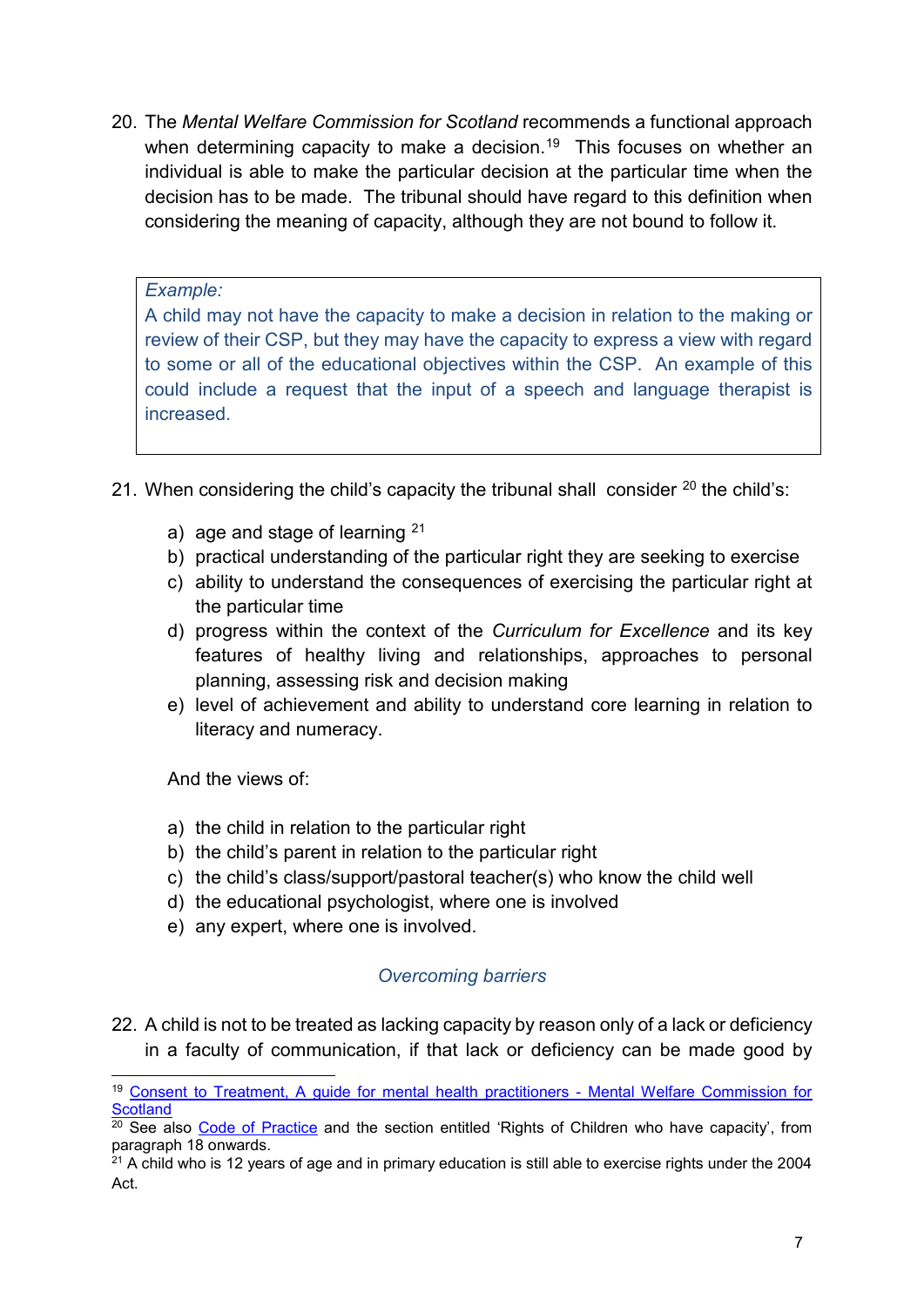human, electronic or mechanical aid (whether of an interpretative nature or otherwise). [22](#page-7-0)

## **Part 2: The Views of the Child or Young Person**

- 23. In all types of reference or claim, a tribunal will have regard to its duty [23](#page-7-1) to *seek* the views of the child. This statutory duty does not apply to young people. However, a tribunal will have regard to this Guidance when considering the views of a young person.
- 24. There may be limited circumstances where it is not possible to obtain the views of the child or young person, or where they do not wish to express a view. The threshold for obtaining views is low, and tribunals will make every effort to overcome communication barriers, taking all necessary steps to obtain the child or young person's views in a way appropriate to their age, maturity understanding, wellbeing, choice and needs*.*
- 25. The Code of Practice provides examples of good practice for communicating with a child or young person,<sup>[24](#page-7-2)</sup> which include giving them enough time to prepare and go over the material to be discussed, a supportive communication facilitator to tease out full meanings and specialised or new vocabulary (perhaps in sign or symbol form).
- 26. The CYPCS, *[7 Golden Rules for](https://cypcs.org.uk/get-help/teachers/golden-rules/) Participation* provides child-centred guidance, which will be of assistance to the tribunal

*[Section](https://www.legislation.gov.uk/asp/2004/4/section/12) 12 of the 2004 Act - duty of the education authority*

27. The 2004 Act <sup>[25](#page-7-3)</sup> places a duty on the education authority to seek and take account of the views of the child or young person, unless they are satisfied that the child or young person lacks capacity to express a view. Where the education authority expresses this opinion, the legal member shall address this at the case management call.

### *Methods of communication*

28. A child or young person can express their views, using a range of communication aids. These include the use of alternative or augmentative communication systems, for example signing, interpreters, video, audio recording and the use of pictures and symbols (for example, [Makaton](https://makaton.org/) and [Talking](https://www.talkingmats.com/) Mats).

<span id="page-7-0"></span> $22$  [s.3\(3\).](https://www.legislation.gov.uk/asp/2004/4/section/3)

<span id="page-7-1"></span> $23$  rule  $44$ .

<span id="page-7-2"></span><sup>24</sup> [Chapter 7, paragraph 27.](https://www.gov.scot/binaries/content/documents/govscot/publications/advice-and-guidance/2017/12/supporting-childrens-learning-statutory-guidance-education-additional-support-learning-scotland/documents/00529411-pdf/00529411-pdf/govscot%3Adocument/00529411.pdf?forceDownload=true)

<span id="page-7-3"></span> $25 \times 12(2)(b)(i)$ . This duty is subject to [s.12\(](https://www.legislation.gov.uk/asp/2004/4/section/12)3). When the authority is identifying whether any child or young person has additional support needs and when determining adequate and efficient provision for such additional support, the duty only applies where the authority considers it to be appropriate.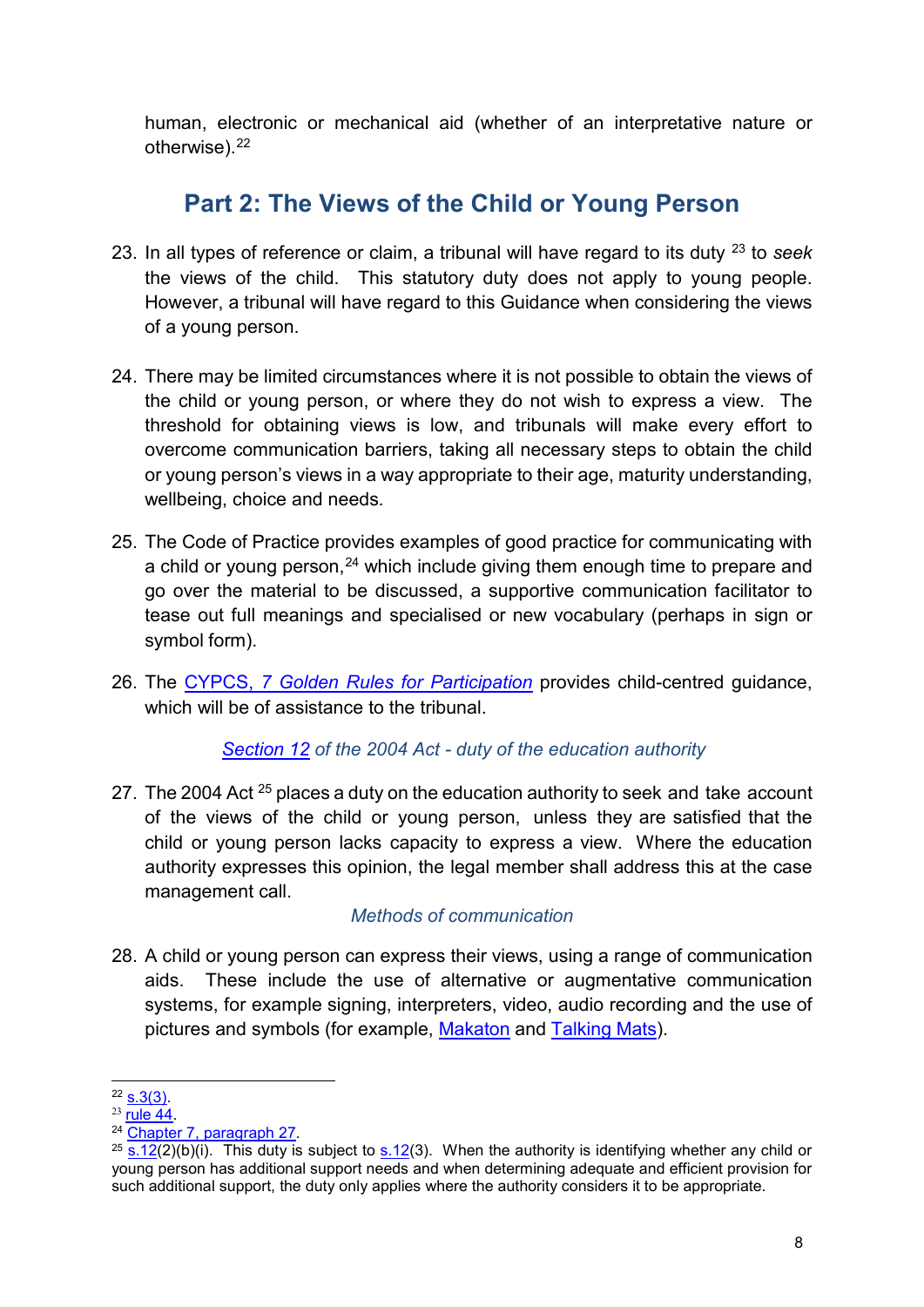29. Appendix B provides practical examples from the Young Ambassadors for Inclusion, which will be of assistance to the tribunal.

### *Views obtained before the hearing*

- 30. Where a child or young person has been supported to communicate their views before the hearing, the tribunal shall identify what was expressed, how this has been interpreted and by whom.
- 31. Context is important. Tribunals must be alert to this. If the person asking questions is an authority figure in school, this may influence the child or young person's response. They may be reluctant to share freely or they may give the answers they think are expected. There is an obvious power balance here which may lead to the child or young person feeling compelled to tell that authority figure everything. The same may apply in the context of home. Schools may approach the national children's agency, *[My Rights My Say,](https://myrightsmysay.scot/)* for assistance in obtaining the child or young person's views.

### *Trust and independence*

32. A tribunal may decide that the best way to identify the child or young person's views is through independent advocacy. Trust and independence are important factors for the child or young person. They need to trust the person taking their views 'as they are' and that these will not be altered or adjusted. Children and young people often open up more to people they trust.

### *Example:*

When asked questions about how they are getting along and whether the supports in school are working, a 13 year old child party in a CSP child reference tells their pastoral care teacher that everything is fine, that they are happy at school and home. At home, the child tells their mum that everything is ok. The tribunal instructs an independent advocate to obtain the child party's views before the hearing, with the following questions:

- *1. How is school?*
- *2. Does the child understand the range of supports available at school?*
- *3. What supports work for the child?*
- *4. Does the child need any more support?*
- *5. Does the child want to tell us anything more?*

The child party replies to the questions asked by the independent advocate:

- 1. I hate school.
- 2. I don't know where I am supposed to go for supports and I don't know how it all works. I don't want to stand out from the other pupils. I feel stupid.
- 3. Nothing works.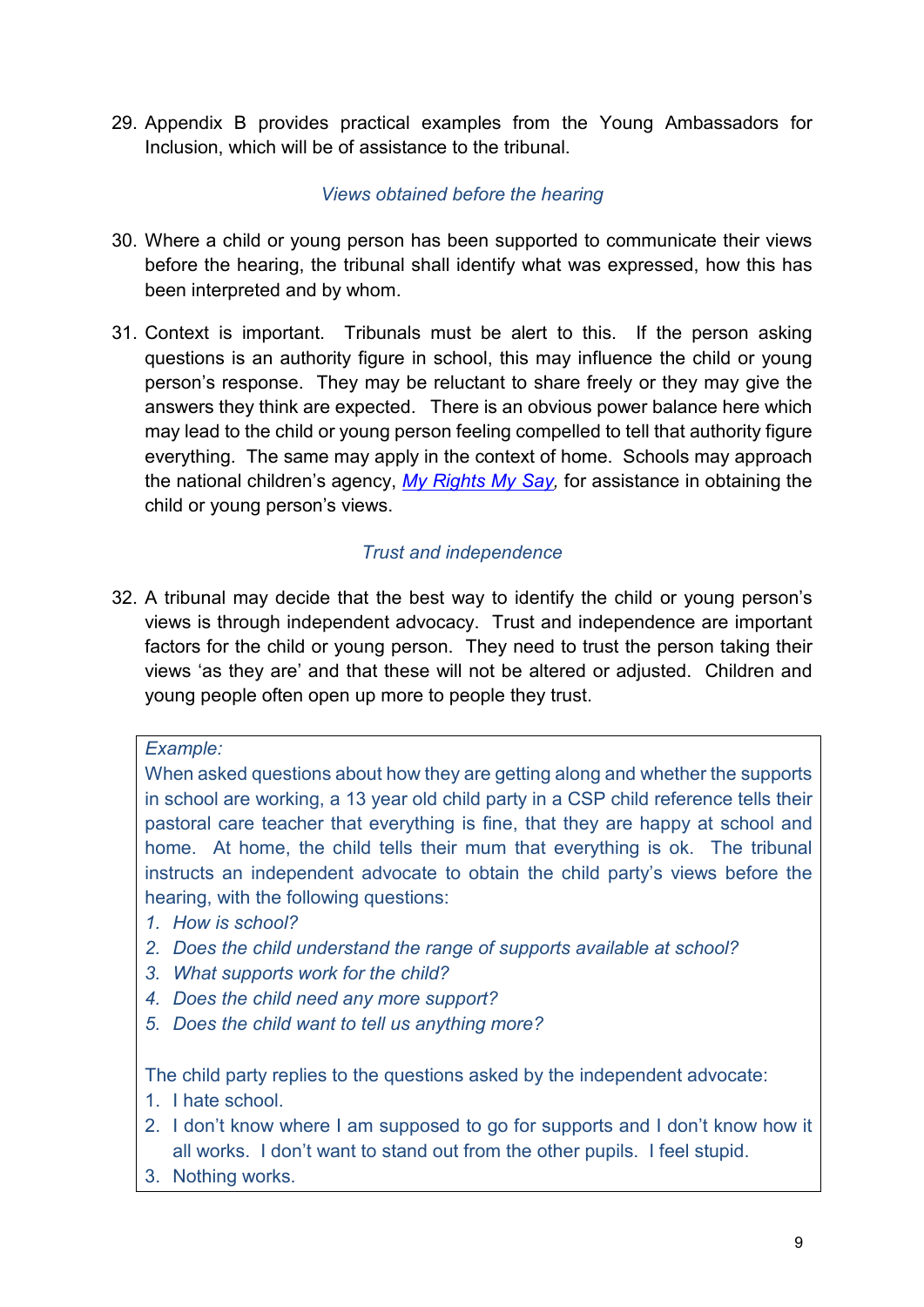### 4. I need the teachers to know that I am not stupid and that I need more time. 5. I hate home. I can't cope.

33. Tribunal published child or young person party cases can assist the tribunal in developing expertise and understanding. See for example: [ASN\\_D\\_10\\_12\\_2020.](https://www.healthandeducationchamber.scot/sites/default/files/decisions/add/ASN_D_10_12_2020_0.pdf)

## **Part 3: Asking the Child or Young Person Questions**

- 34. Being prepared for questions and having someone to explain questions works well for children and young people (see Appendix B).
- 35. A tribunal should use questions at a level the child or young person can understand. There are a number of strategies to support children to understand questions and to be able to participate meaningfully. The *Blank Model of Questions* explains how to ask questions effectively. [26](#page-9-0)The strategies at paragraph 36 provide further assistance.

### *Blank model of questions*

36. There are four levels of questions, starting with the most basic and becoming increasingly complex to understand and answer. If members are unsure of the level of understanding of the child or young person, start with Level 1 questions.

#### **Level One**

The child or young person matches their immediate perceptions to language. These are questions about what they can see and hear or what they saw or did in the immediate past.

```
Example:
"Who is here with you today?"
"Is this a photograph of your school?" (Showing photograph)
```
#### **Level Two**

The child or young person needs to focus on a situation in more detail. Questions at this level can include concrete and abstract concepts.

*Example:* "Who is in your class at school?" "What do you need help with in school?" "What do you like about school?"

<span id="page-9-0"></span><sup>&</sup>lt;sup>26</sup> [Blank, Rose and Berlin \(1978\)](https://salda.org.au/wp-content/uploads/2019/03/SALDA-Blanks-level-of-questioning.pdf) and Elks and McLachlan (2008).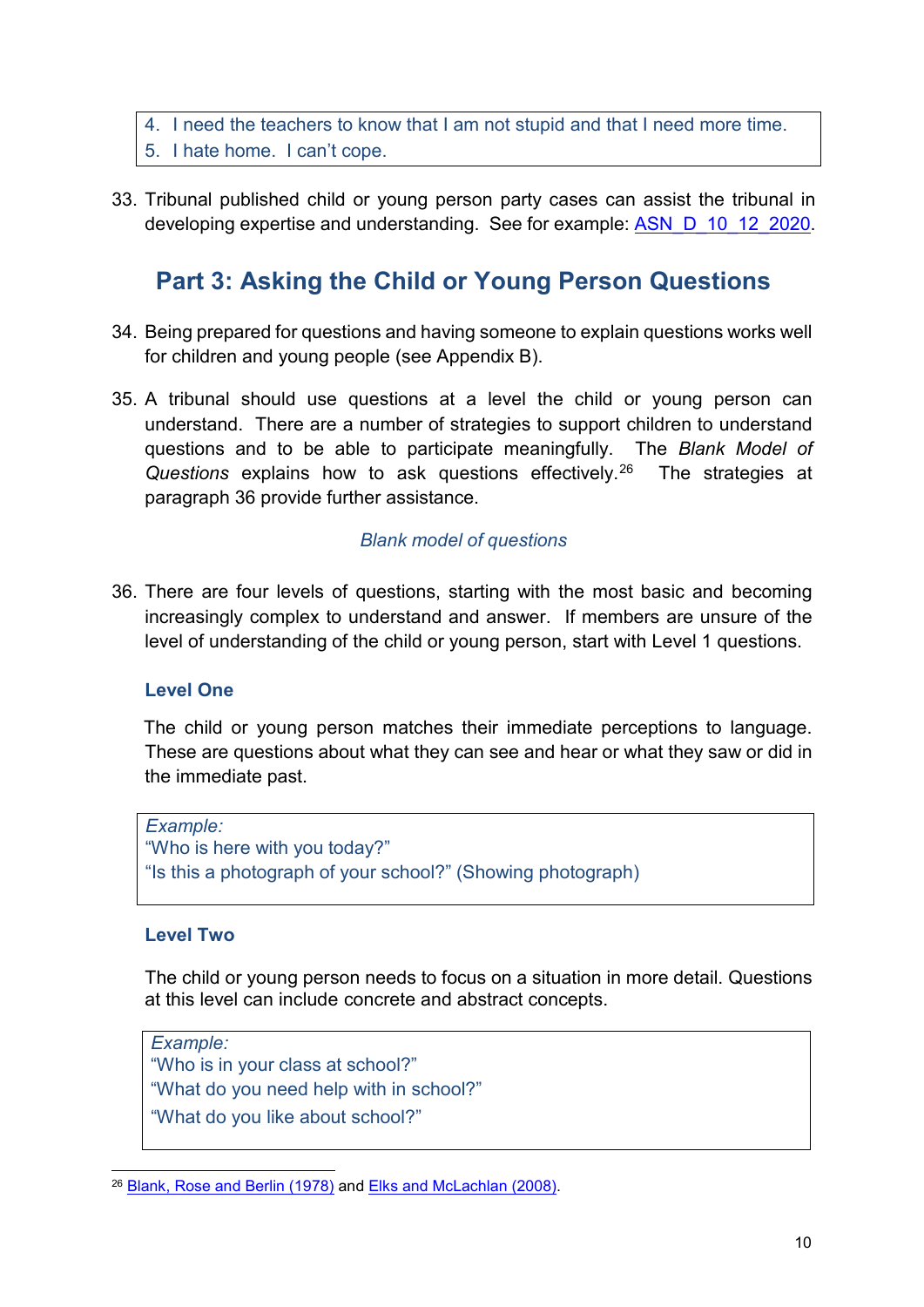### **Level Three**

The child or young person is required to reorder perception beyond the 'here and now' and to make links. A child or young person who is able to understand questions at Level 3 is able to describe a sequence of events and to make deductions about a situation.

*Example:* "How do you feel when…?" "Tell me what happens when…" "Tell me something that might make school better for you."

### **Level Four**

A child or young person who understands questions at this level is able to analyse, explain and reason. This most complex level includes 'why?' questions.

*Example:* "What will happen if…?" "How are the two schools different?" "What could teachers do to make things better for you?" "Why do you think you should have a CSP?"

*Considerations and strategies for questions*

- 37. A tribunal will have information on the child or young person's strengths and needs to support their level of language. The following strategies also assist:
	- a) Check you have the child or young person's attention before asking a question. Keep questions as short and simple as possible. Give plenty of time to respond to a question.
	- b) Repeat questions if needed do not re-word your original question immediately - it is more helpful to repeat it, as this reduces the processing load on the child or young person.
	- c) Do not ask multiple questions always wait for the child or young person to process and answer one question before moving on to another.
	- d) Be mindful of the reason for your question it is likely you will start with a question to which the tribunal already knows the answer, such as those at level 1.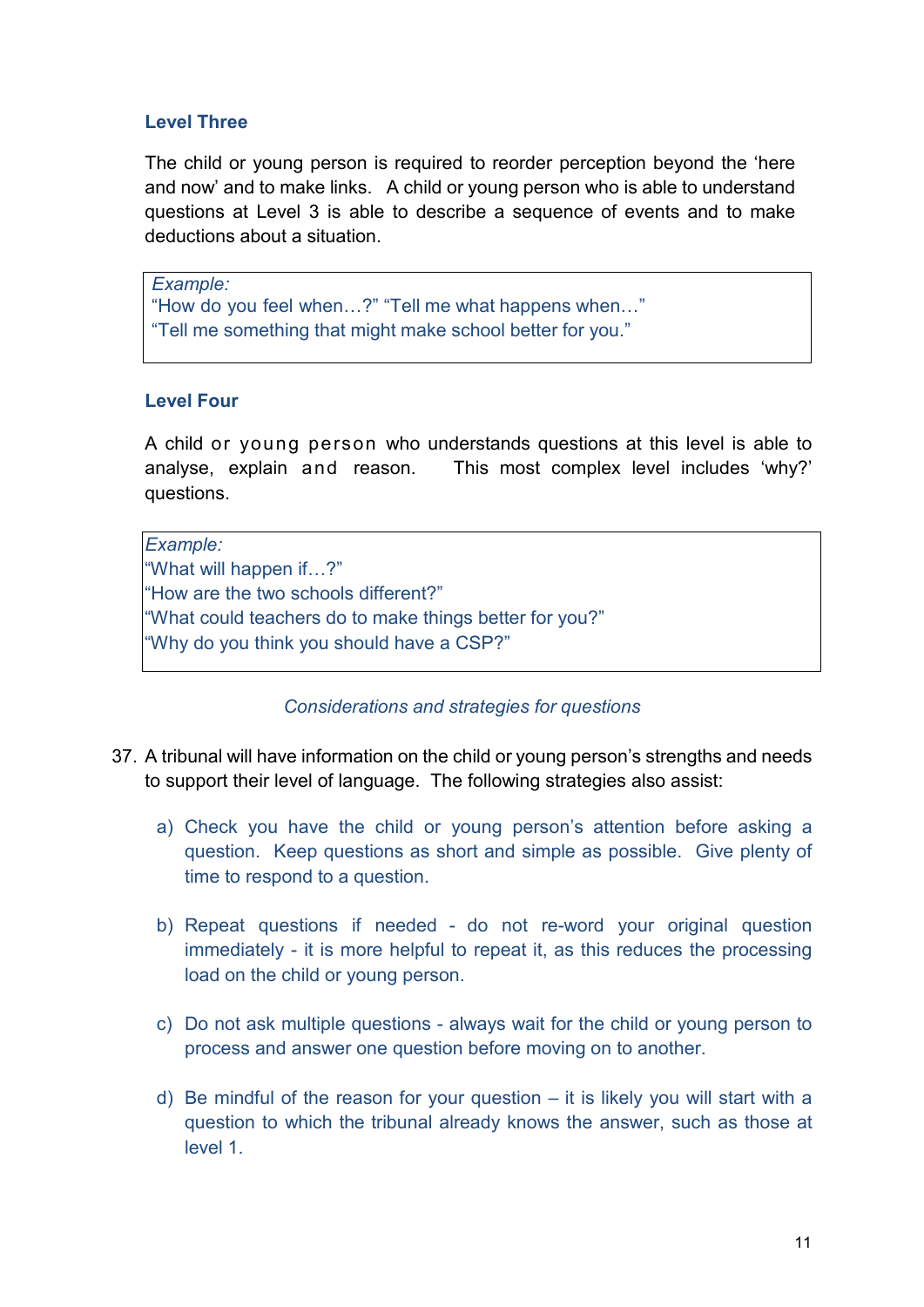- e) Regularly ask the child or young person if they understand the question and check this with whoever is with them - monitor how they respond to checking understanding to identify if repeated checking is irritating them.
- f) Look for signs that the child or young person has not understood a question. Obvious signs are when an answer is not related to the question, or when they say they do not understand. More subtle signs include withdrawal of eye contact, an increase in fidgeting and a change in physical posture.
- g) Be aware that the child or young person is likely to be in a heightened state of anxiety at the tribunal - this can make listening, maintaining focus, processing language and answering difficult. A slow pace and plenty of time to think are important.

## **Part 4: The Child, Young Person, and the Hearing**

## *Child or young person as a party*

- 38. A child or young person who is a party has the same rights as an adult who is a party and the same rights as the respondent/responsible body. This includes the right to attend the whole or part of the hearing, lodge written evidence, make representations, make submissions and ask questions of the witnesses.
- 39. A child aged 12 to 15 years can be a party in certain types of reference (see part 1 of this Guidance). A young person can be a party in any type of reference (including a placing request reference). A child or young person with capacity can be a party in a claim under the 2010 Act.<sup>[27](#page-11-0)</sup>
- 40. In the majority of cases, where the child or young person is a party they will be represented. Where they are not, a tribunal may assist in the presentation of their case without advocating a course to be taken, consistent with the Tribunal's overriding objective. [28](#page-11-1)
- 41. Child or young person parties should not experience any disadvantage prior to and during the hearing. While a respondent has a duty to seek the views of the child or young person under the 2004 Act (see Part 2 of this Guidance), this duty should ordinarily have been discharged some time before a hearing. A responsible body does not have this same statutory duty under the 2010 Act.
- 42. The respondent or responsible body should not press the child or young person party for their views regarding tribunal proceedings.

<span id="page-11-0"></span> $27$  There are no statutory capacity or wellbeing tests for child parties under the [2010 Act.](https://www.legislation.gov.uk/ukpga/2010/15/contents)

<span id="page-11-1"></span> $28$  rule  $2(2)(c)$ .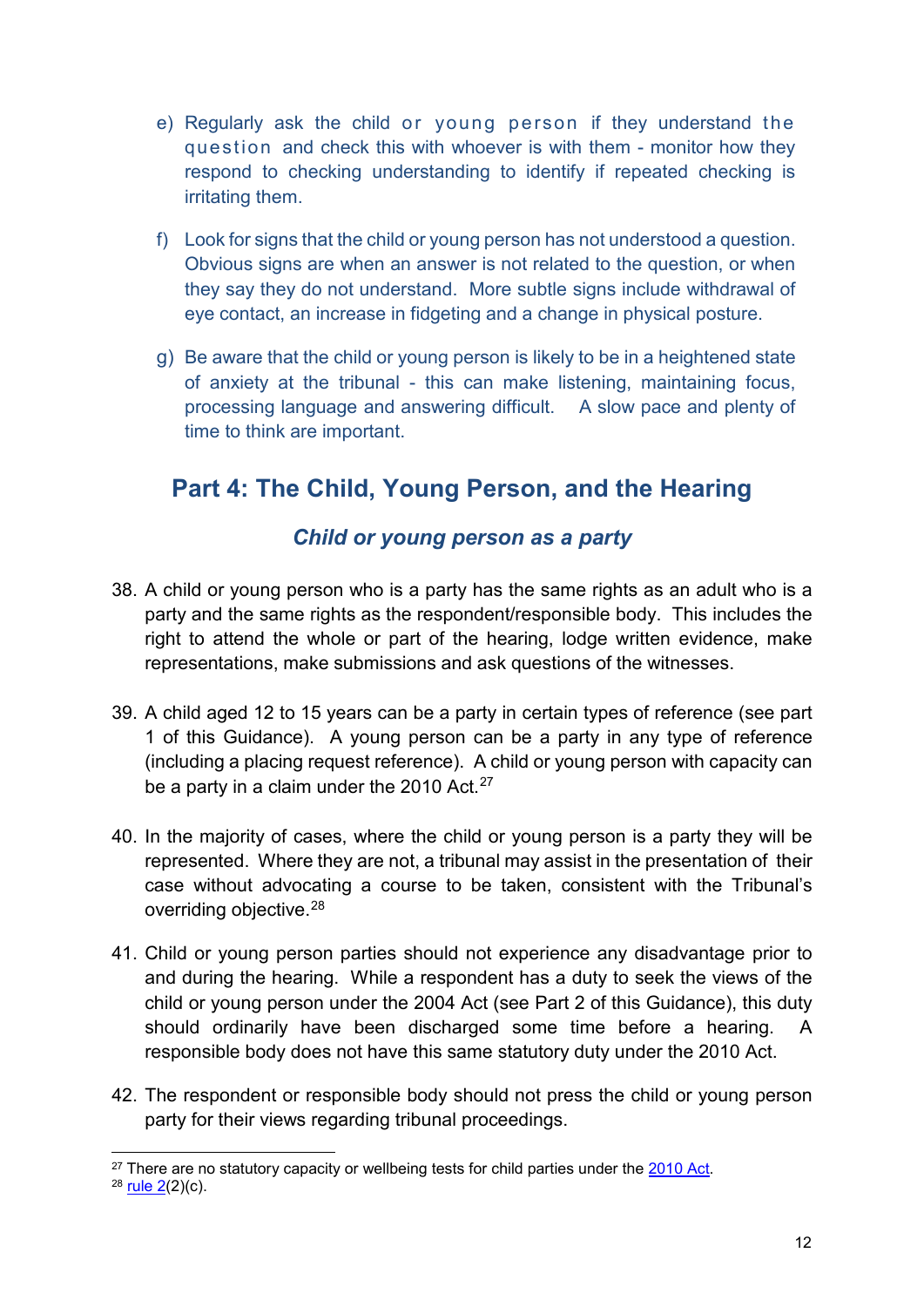- 43. A child or young person party may not be aware that any views they express in discussions with a respondent/responsible body may form part of the evidence for the respondent/responsible body. This could place the child or young person at a disadvantage.
- 44. Respondent/responsible bodies should be alert to this and approach pre-hearing discussions with the same care they would apply to adult parties.

### *Example:*

In the weeks leading up to a hearing, a headteacher asks a child party for their views on the approach taken by the school to their behaviour in class. The headteacher asks, "What do you think of how we deal with this?" The child provides an answer and hears this repeated in the headteacher's evidence. The child did not know that this would happen and feels let down and betrayed. The child thought their conversation was confidential.

Here, the tribunal should consult the parties on whether or not to take account of the evidence of the child's answer.

### *Access to Guidance*

45. This Guidance is published on the HEC website. In addition to this, My Rights, My Say*,* has a copy to assist child or young person parties in preparing for our tribunal proceedings. A copy has also been given to the CYPCS. Child or young person parties will, in addition, be given a link to the Guidance (or a paper copy) when their reference or claim is lodged with the Tribunal.

### *Child or young person as a witness*

- 46. A child or young person witness gives evidence to the tribunal. The same rules of procedure apply to child, young person and adult witnesses.
- 47. There is a clear distinction between a child or young person's *evidence* and their *views*. A witness gives evidence and in doing so provides a specific, factual account of events and questions may be asked about that account. A tribunal will assess the evidence of each witness before deciding how much weight (if any) is to be attached.
- 48. A child or young person may present their evidence in person by attending the tribunal, or by using other means, for example by telephone or video link, by giving a written statement  $^{29}$  $^{29}$  $^{29}$  or using a document in any format, for example, a talking mat or a drawing.

<span id="page-12-0"></span> $29$  [rule 40\(](https://www.legislation.gov.uk/ssi/2017/366/schedule/paragraph/40/made)2) (references); rule  $86(2)$  (claims).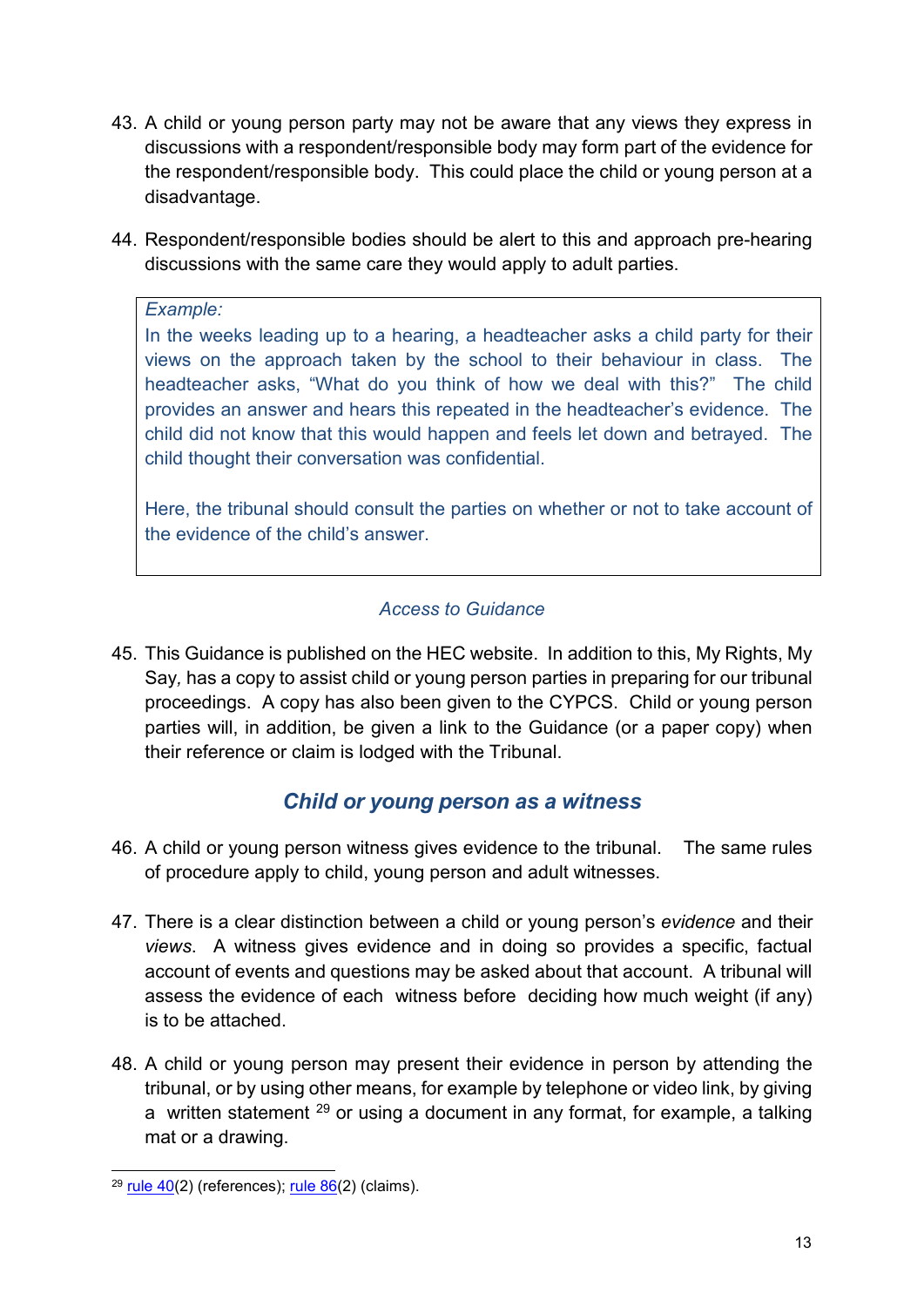49. The same principles set out in Part 2 of this Guidance (Views of the Child or Young Person) apply equally to hearing the evidence of a child or young person.

### *Agreed list of questions*

- 50. The tribunal will prepare an agreed list of questions for the child or young person with parties or their representatives. This can be prepared in advance of the hearing or at the hearing, before the child or young person gives evidence. The tribunal should consult the parties on whether or not the list of agreed questions should be provided to the child or young person in advance of the hearing or at the hearing, in advance of their evidence.
- 51. The usual processes of hearing evidence, using techniques of examination-inchief and cross-examination shall not apply to a child or young person witness.
- 52. The following principles shall apply:
	- a) One person, identified by the tribunal, shall ask the child or young person questions from the agreed list of questions. Each question will be strictly formulated to ask one thing at a time.
	- b) The independent advocate or someone appointed by the tribunal will ask the questions. This may include one of the tribunal members. This will not include any representative.
	- c) Parties, the questioner and the tribunal shall have regard to this Guidance when preparing/asking questions.
	- d) A child or young person should be able to give their evidence without interruption. When interruption is necessary, the reasons for this should be explained. The child or young person should then be gently reoriented back to the list of agreed questions.

### *Child witness under 12 years*

- 53. A child under 12 years may only give evidence where the tribunal considers that this is necessary and that so doing will not prejudice the welfare, wellbeing and interests of the child. [30](#page-13-0)
- 54. A person with appropriate skills or experience may facilitate the giving of evidence by a child  $31$  in a complex case, for example an independent advocate with specific communication skills, or a registered intermediary.

<span id="page-13-0"></span><sup>&</sup>lt;sup>30</sup> [rule 43](https://www.legislation.gov.uk/ssi/2017/366/schedule/paragraph/43/made) (references); [rule 89](https://www.legislation.gov.uk/ssi/2017/366/schedule/paragraph/89/made) (claims).

<span id="page-13-1"></span> $31$  [rule 43\(](https://www.legislation.gov.uk/ssi/2017/366/schedule/paragraph/43/made)2) (references); rule  $89(4)$  (claims).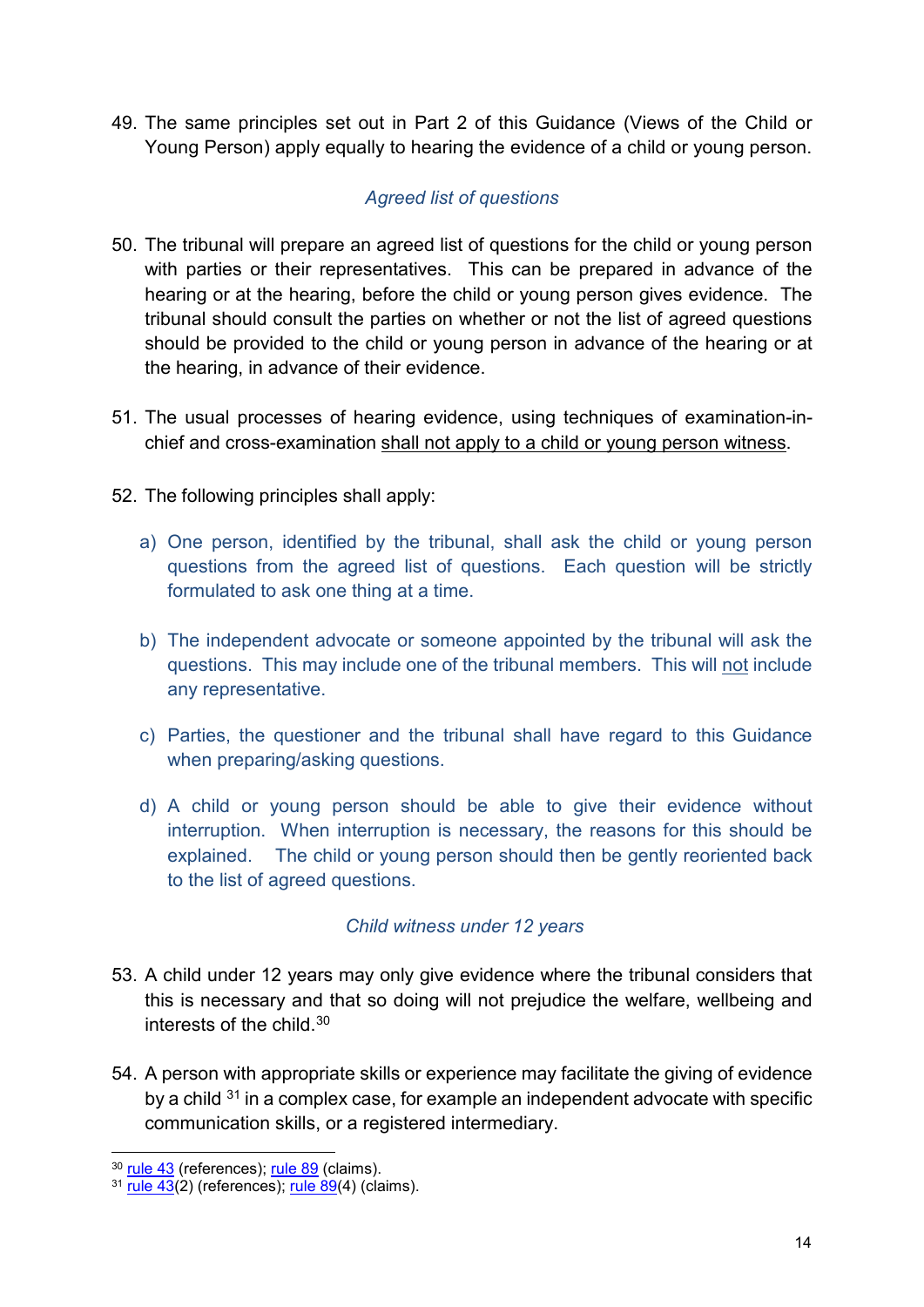#### *Views versus evidence*

- 55. Where a child or young person gives their views, this is the equivalent of submissions by a party urging a general course of action; it is not evidence. The tribunal considers the child or young person's views in a way that is equivalent to the parent/carer's general views. Where a child or young person gives their views during the hearing, the tribunal should take those views by asking the child broad questions around the issues of the case.
- 56. Only the tribunal should take the views of the child at a hearing. No questions from the parties will be permitted and questions should not be agreed in advance (as is the case with evidence).

### *Before the hearing The case management call*

57. Practical arrangements for the child or young person's participation in the hearing should be discussed at the case management call (**CMC**). In some cases, these arrangements will require to be very specific to meet the needs of the child or young person. The CMC note shall record the arrangements to ensure that parties, caseworker and clerk are clear about these.

### *Visiting the hearing room*

- 58. Where the hearing is taking place in person, the child or young person may wish to visit the hearing room. This can take place on the day of the hearing, or at an earlier date. The legal member shall inform the caseworker of the necessary arrangements, using the CMC note for this purpose.
- 59. Guidance for coming to a tribunal, including the specialist hearing suites at the [Glasgow Tribunals Centre,](https://www.healthandeducationchamber.scot/sites/default/files/publications/add/Going%20to%20the%20Glasgow%20Tribunals%20Centre%20%28side%20entrance%29.pdf) is available on the Chamber's website. This Guidance can be adapted by parties to create a personalised 'social story' for the child.

### *Tribunal's use of a social story*

60. The tribunal may wish to issue a [social story](https://www.healthandeducationchamber.scot/additional-support-needs/publications/social-story) to explain what happens at the hearing. A style is available for this purpose (this has been prepared for a remote hearing, but can be adapted for use in an in-person hearing).

### *My voice!*

61. The child or young person will be provided with a *['my voice!](https://www.healthandeducationchamber.scot/sites/default/files/publications/add/my%20voice%20form.pdf)*' form once the reference or claim is registered. This can be completed in-person or with the support of another person, or by using other means, which may include drawings,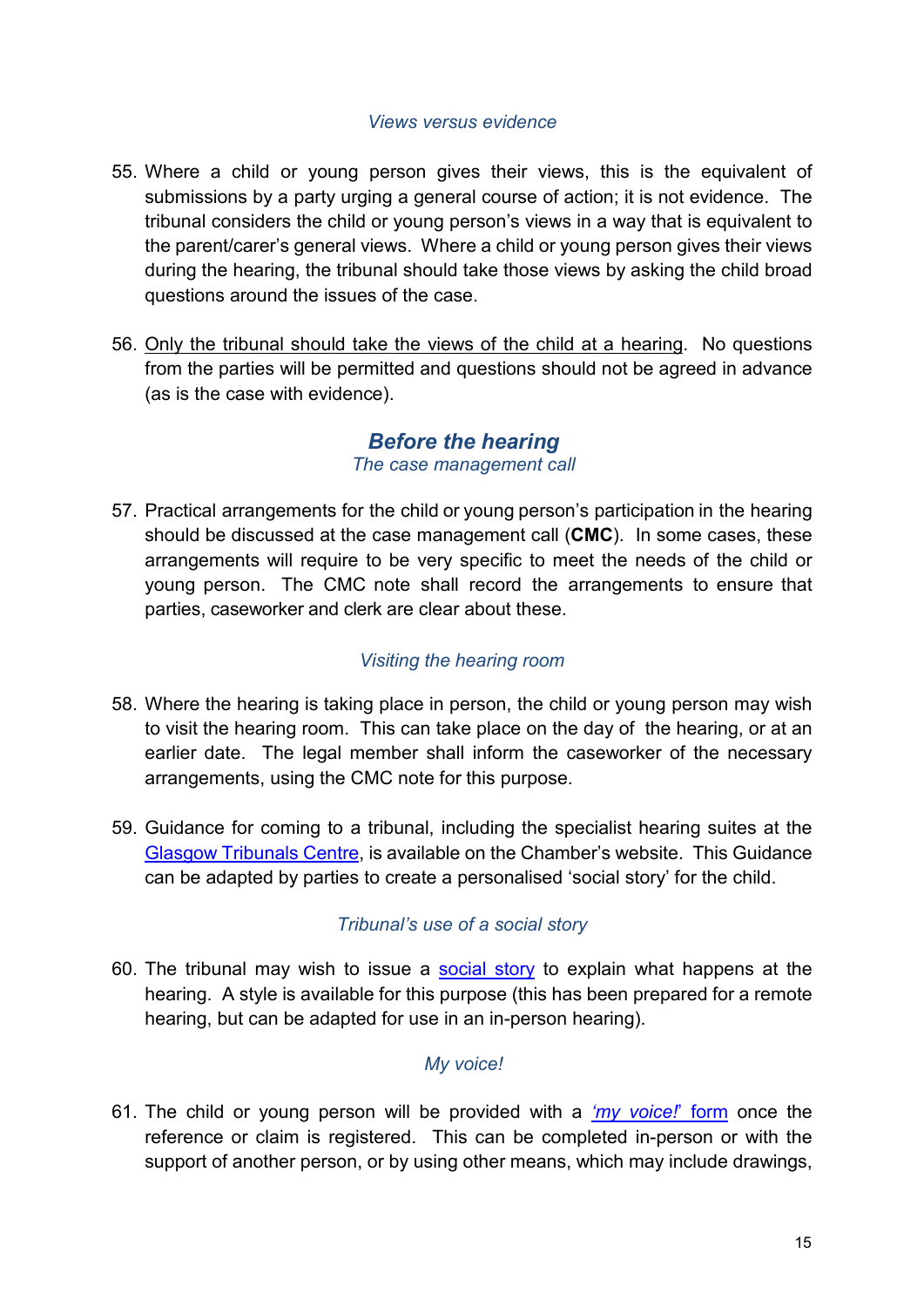pictures, a video or CD recording. The *'my voice!'* form can be translated into another language or format when necessary. The *'my voice!'* form includes details of the children's section on our website - *[needs to learn](https://www.healthandeducationchamber.scot/needstolearn/home)* - which provides children with accessible information.

## *The Hearing*

62. A hearing may be conducted in-person or remotely. Wherever practically possible, when a child or young person is to attend an in-person hearing, this will be held in tailored facilities, in either the Glasgow Tribunal Centre or the Inverness Justice Centre.

### *Supporters*

- 63. A child or young person aged 12 years and above has a right to have a supporter present at the hearing.<sup>[32](#page-15-0)</sup> This could be one of the child's parents. The legal member shall explain the role of the supporter  $33$  at the start of the hearing.
- 64. An independent advocate may attend the hearing to assist the child or young person *–* which is not the same as a supporter.
- 65. A parent may attend where the child or young person is the party. [34](#page-15-2) When a parent attends in this capacity, care shall be taken by the tribunal to avoid the impression of deference to the parent.
- 66. If a child or young person party would like both parents to attend the hearing, this is a matter for the legal member to decide at the CMC, taking into account the facts and circumstances of the case. Where there would be no prejudice to either party to have both parents attend, this ought to be permissible. The practical arrangements for the hearing may need to be clearly specified in this case.
- 67. If the hearing is in-person, the child or young person will be given a notebook and pen at the hearing to make notes or to use as a doodle pad. In a remote hearing, the child or young person can be asked to have a notebook and pen to hand during the hearing.

### *Stop and Go Cards*

68. The clerk will have a supply of stop and go cards, which the legal member will provide to the child or young person at the in-person hearing. The child or young person can use the stop card when they need a break and the go card when they are ready to continue. In a remote hearing, the child can prepare their own stop and go card.

<span id="page-15-0"></span> $32$  [rule 5.](https://www.legislation.gov.uk/ssi/2017/366/schedule/paragraph/5/made)

<span id="page-15-1"></span><sup>33</sup> See [Information Note 01/2018 \[revised 2021\] Parties, Witnesses, Representatives and Supporters.](https://www.healthandeducationchamber.scot/sites/default/files/publications/43/01%202021%20Parties%20Representatives%20Witnesses%20and%20Supporters.pdf)

<span id="page-15-2"></span> $34$  [rule 38\(](https://www.legislation.gov.uk/ssi/2017/366/schedule/paragraph/38/made)7) (references); rule  $84(7)$  (claims).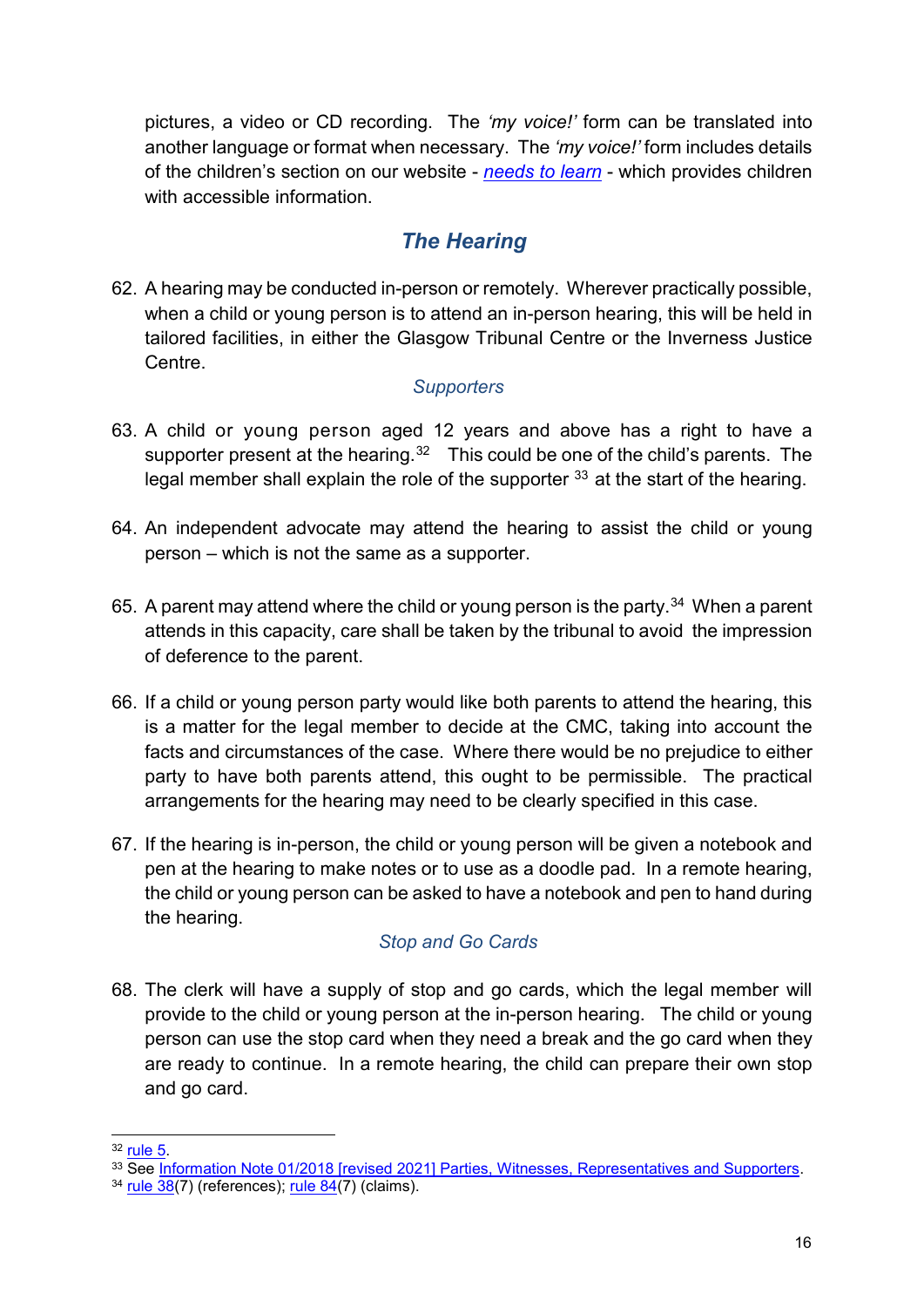### *Introductions*

- 69. If the hearing is in-person, the legal member should introduce them self to the child or young person in the waiting area before the hearing starts. The child or young person may meet the specialist members before the hearing starts if they wish. The legal member or the caseworker will bring the child into the hearing room to meet the other members.
- 70. Alternatively, the child may prefer to be in the hearing room before the tribunal members attend. If so, the clerk will inform the tribunal members once the child is settled in the hearing room. Once the tribunal members are seated, the legal member should begin the round of introductions.
- 71. In a remote hearing, the legal member should begin the round of introductions, working from the tribunal members first to the remaining attendees on the screen, when the child or young person attends.

### *Using specialist hearing rooms*

- 72. Glasgow Tribunal Centre and Inverness Justice Centre provide sensory hearing rooms. These include the following sensory features:
	- a) autism sensory colour palate
	- b) three component hearing room (round table, break out and soft sofa areas)
	- c) sensory wall to personalise with an image/colour of the child's choice
	- d) the 1:2:1 room
	- e) sensory room or area for the child or young person to rest and de-stress.
- 73. These facilities can be used for any hearing, irrespective of the locality of the child or young person.

#### *Use of the 1-2-1 evidence room*

- 74. The 1-2-1 evidence room will only be used when the child or young person requests this or when they agree to its use.
- 75. The legal member will remind the child or young person that they will be observed throughout their time in the 1-2-1 room. The legal member will explain that proceedings will not normally be interrupted unless there is good reason to do so, for example, where the child is becoming unsettled or upset, or where the answer to a question needs to explored further. The 1-2-1 evidence room operates as follows :
	- a) The child or young person gives their evidence to one person in a small room softly furnished with two armchairs. They cannot see anyone outside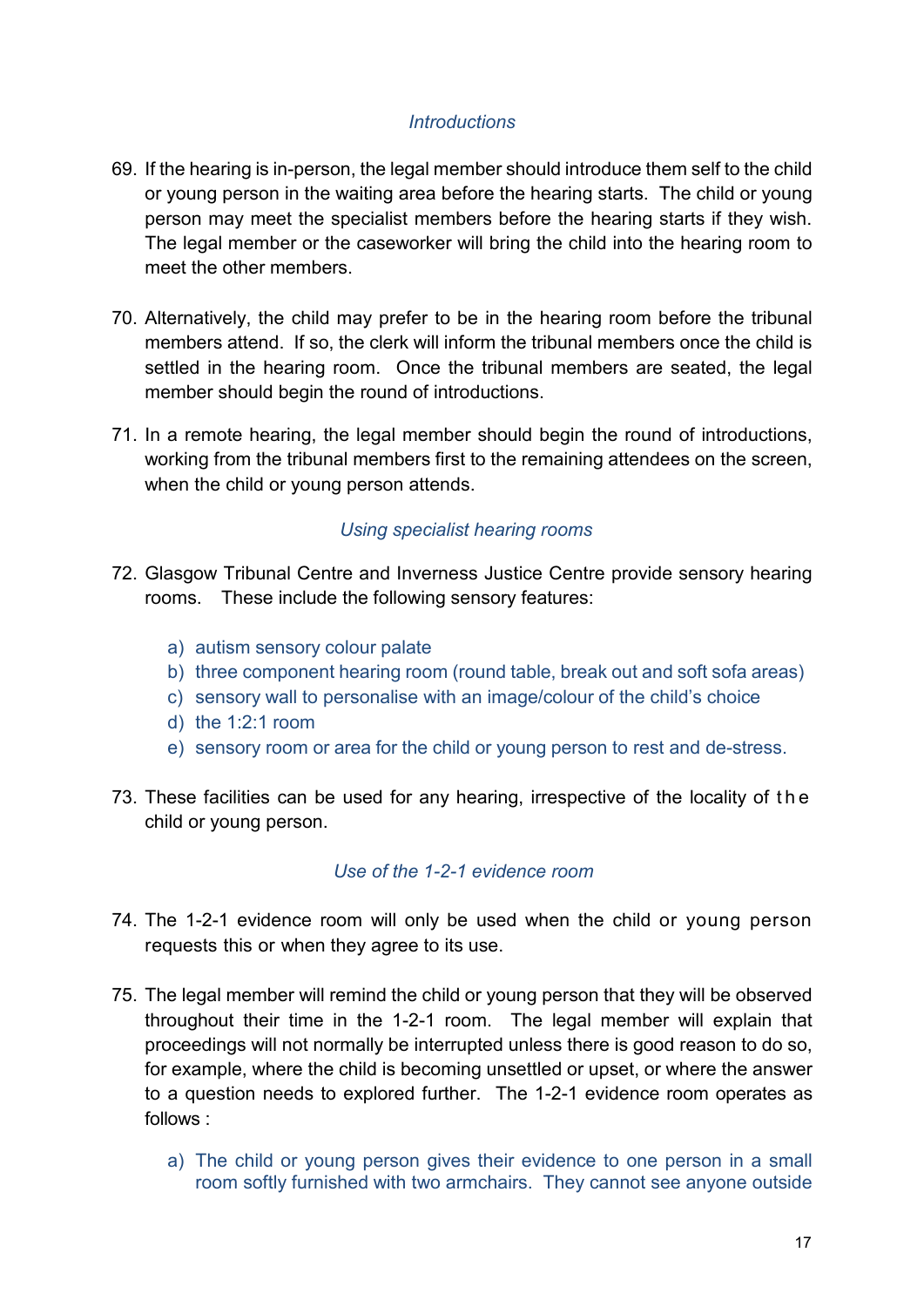the room.

- b) The questioner may be an independent advocate or someone familiar to the child or a tribunal member.
- c) A one-way mirror and recording facilities are in place, which allows the tribunal and parties to see and hear the child or young person.

### *Disagreement between the child and the parent*

76. Care should be taken where it becomes apparent that there is a disagreement about the issue(s) in the case, between the child or young person and their parent. The legal member shall intervene where necessary to defuse any rising emotions and make use of adjournments to give some 'breathing space' to settle any stress or discomfort.

### *Taking the views of the child or young person in the absence of parties*

- 77. The child or young person's views may be taken by the tribunal in the presence of the parties or (where the parties agree) outwith their presence. The three members and the caseworker shall remain present during this time.
- 78. Where the parties do not agree and where the tribunal reaches the view that this would be appropriate, the child or young person's views may still be taken in the parties' absence. The tribunal shall record their reasons for proceeding in this manner. The three members and the caseworker shall remain present during this time.
- 79. Where the parties are absent, the child or young person shall be informed at the beginning that their views will be shared with the parties when they return to the hearing room. The legal member shall provide a verbal summary of the child or young person's views to the parties when the parties return to the hearing room.

### **After the hearing** *The decision*

- 80. After evidence and submissions have concluded, the legal member shall explain what happens next. The tribunal can provide an oral decision at the hearing, or, as happens in most cases, it can reserve its decision. The legal member shall explain how long the tribunal will take to issue its written decision.
- 81. Where the child or young person is a party, the content of the decision shall be age appropriate to the level of understanding of the child so that they have the opportunity to consider it as fully as possible.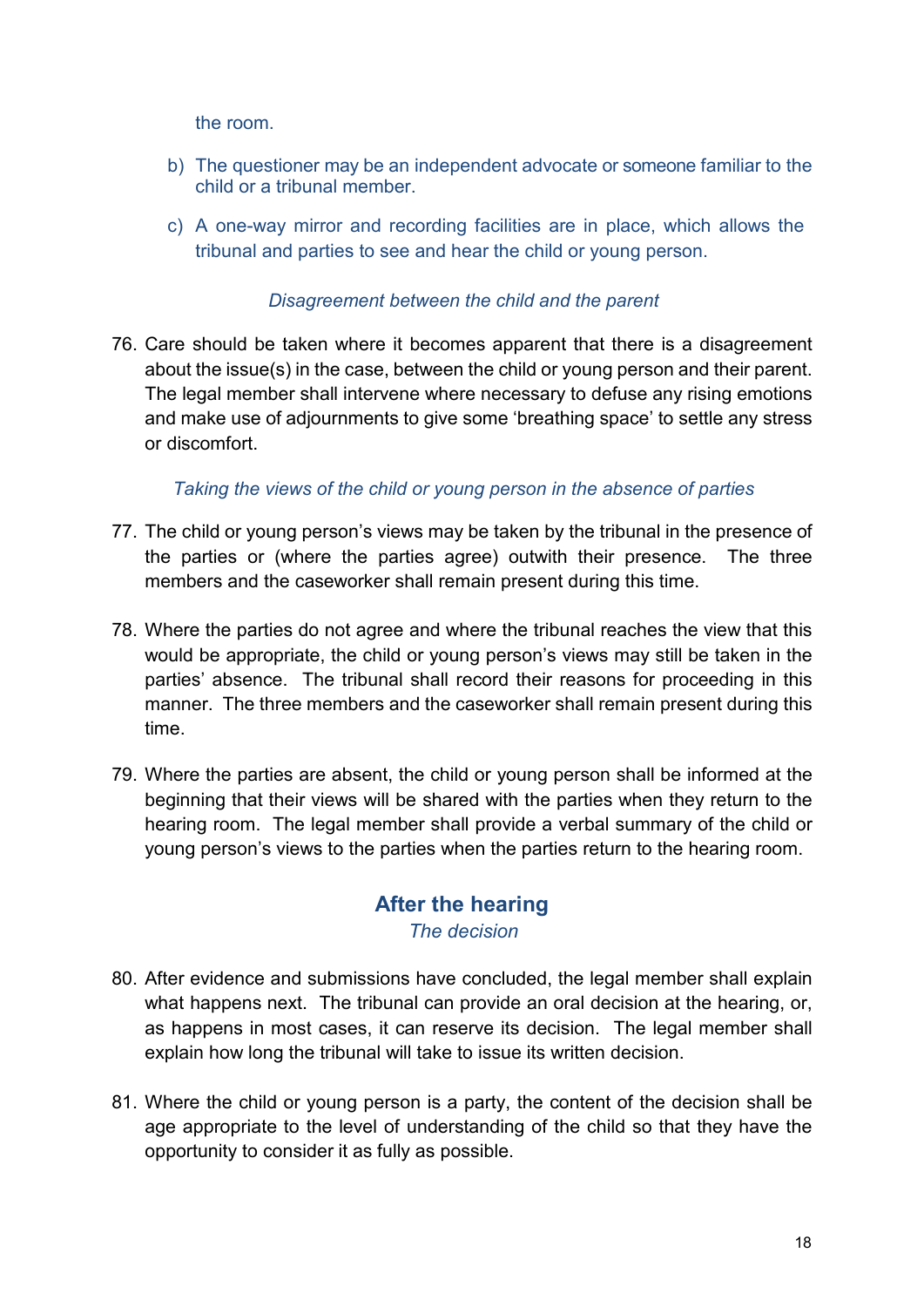#### *Ten page limit for child or young person party cases*

82. The decision in a child or young person party case shall be no more than ten A4 pages and shall comply with the *Judicial Decision Writing Toolkit*.

### *Letter to the child or young person*

- 83. If the child or young person is a party, or the child or young person has played a prominent part in the hearing, the tribunal shall consider whether it is appropriate to write a letter to them, briefly explaining the decision. The legal member shall consult with the parties before deciding whether to issue a letter. This can be done during a CMC or, more usually, at the end of the hearing.
- 84. The legal member shall clarify where the letter should be sent. If the child or young person has an independent advocate, it may be helpful to send it to the advocate who will support them to read the content.
- 85. A copy of the letter will be issued to the respondent/responsible body, unless there is good reason not to do so. The letter to the child or young person does not form part of the decision. The legal member shall inform the party representatives accordingly.
- 86. The letter shall be issued in the format which is most accessible for the child or young person. The letter shall be no more than one and a half sides of A4. The legal member shall consult with the other members on its content. It shall include the following:
	- *1. An acknowledgment of the child's input:*

#### *Examples:*

We found your drawings helpful. They helped us to understand what you think about your school.

Thank you for explaining what you thought about the two schools. It was very helpful.

#### *2. A short statement setting out the decision*.

#### *Examples:*

We decided that you should have a co-ordinated support plan (CSP).

We decided that Anywhere Council was wrong to refuse your mum's request that you attend A School and we have told the Council that you should attend A school, starting from 1 September.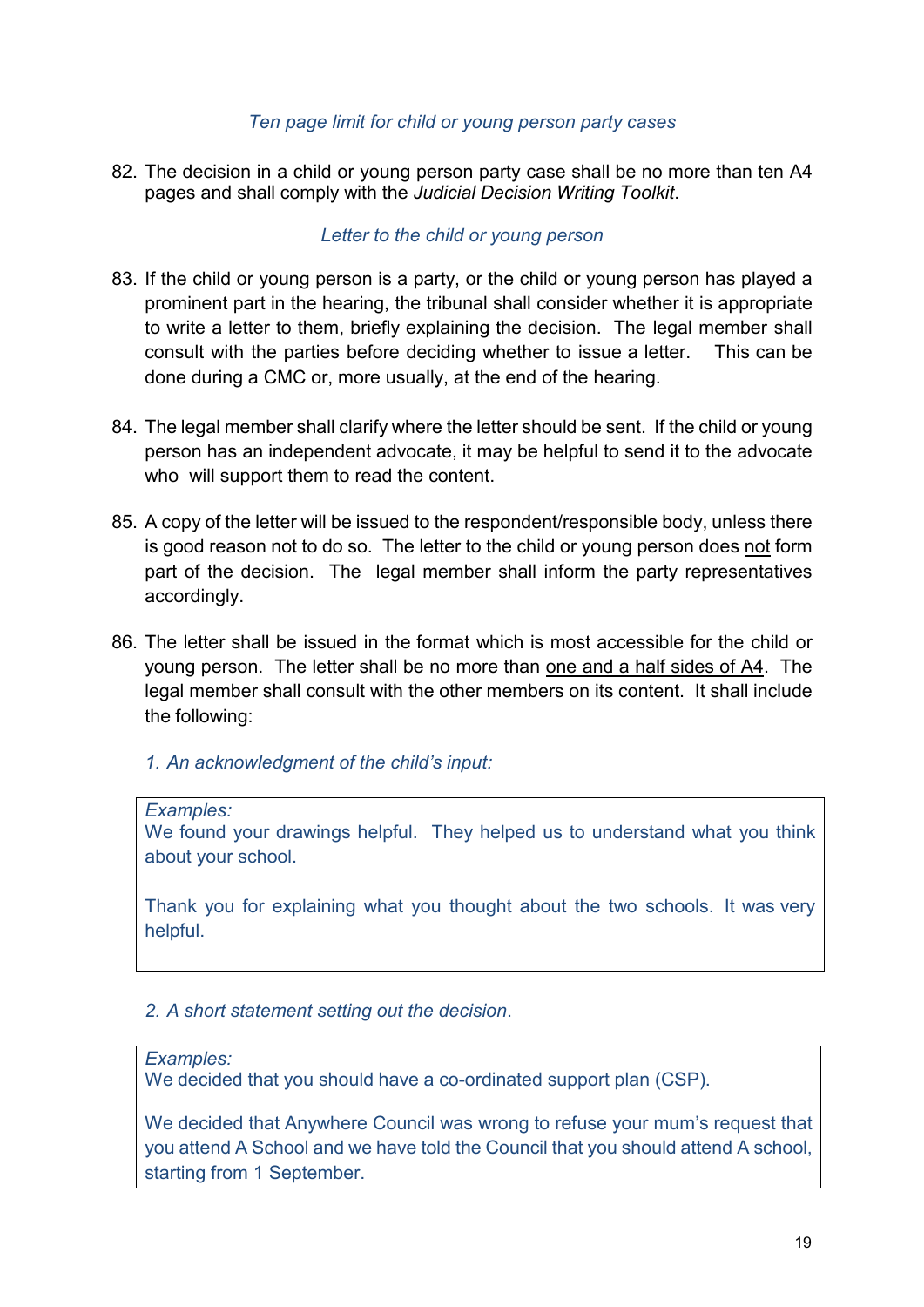We decided that you should stay in B school. We did not think that it was a good idea for you to change schools.

We decided that you have been treated unfairly and that your exclusion should not have taken place. We have made an order that this be removed from your school record and that you re-start school right away.

### *3. A short summary explaining why the tribunal made the decision.*

### *Examples:*

We thought that you needed support from the Speech and Language Therapist and the Genius Project to help you to do well in school. This support needs be organised and you need to know who, when and how you will be helped. The CSP will do this.

We thought that A school would be better suited to meet your additional support needs. We did not think B school would help you as much.

### *4. A short ending.*

#### *Example:*

We wish you well in your school education. You told us you want to be a teacher when you leave school and we hope you are able to do that.

**May Dunsmuir President**

**December 2021**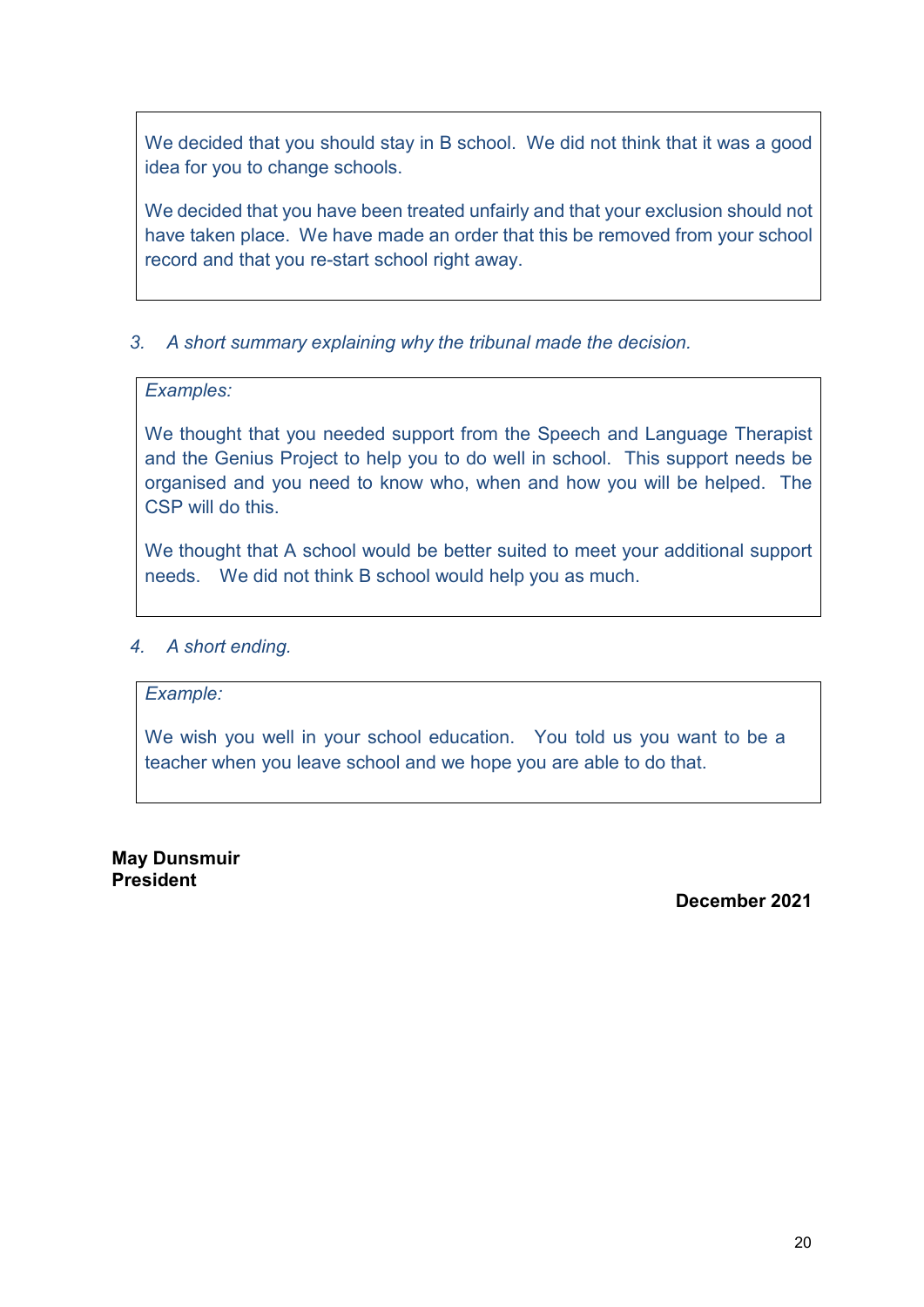### **Education (Additional Support for Learning) (Scotland) Act 2004 (the 2004 Act) [Section 18\(](https://www.legislation.gov.uk/asp/2004/4/section/18)2A) – capacity and wellbeing assessment**

- 1. This reference has been made by the child. Given this, the provisions of section 18(2A) of the 2004 Act apply, which state the Tribunal must be satisfied that:
	- (2A) The child is a child who has attained the age of 12 years and— (a) who the First-tier Tribunal is satisfied has capacity to make the reference, and (b) whose wellbeing would, in the opinion of the First-tier Tribunal , not be adversely affected were the child to make the reference.
- 2. It is necessary to consider these provisions to determine if the reference is competent. A case management call took place for this purpose. After this, I decided there was no need for a preliminary oral hearing. The case conference call was held on \*\*, with the party representatives. \*\* attended for the appellant. \*\*, attended for the respondent.
- 3. Having considered the papers lodged with the reference so far and *President's Guidance to Tribunal Members No 01/2021: The Child, Young Person and the Tribunal;* and after hearing submissions, I was able to note the following.

*The child*

- 4. The child has instructed his solicitor to act for him in this reference. His solicitor explained that the child first contacted the independent children's service, *My Rights, My Say*. The child has an independent advocate, who has worked with the child for over 6 months. The independent advocate is satisfied that the child has the capacity to make this reference. The solicitor met with the child on \*\* using video conference, initially with his mother present, and later with the child alone. The solicitor was satisfied that the child had an understanding of what a coordinated support plan **(CSP)** is, why it is relevant to him and what he wants to achieve from making a reference. The solicitor was also satisfied that whilst their views overlapped, the child's views were distinct from his mothers. The child was not simply repeating his mother's views.
- 5. Both solicitors advised that the child, his independent advocate and his mother had recently attended a meeting with the school on \*\*. No one at that meeting expressed concerns regarding the child's capacity to make a reference.
- 6. The child's solicitor is satisfied that the child has the capacity to instruct him.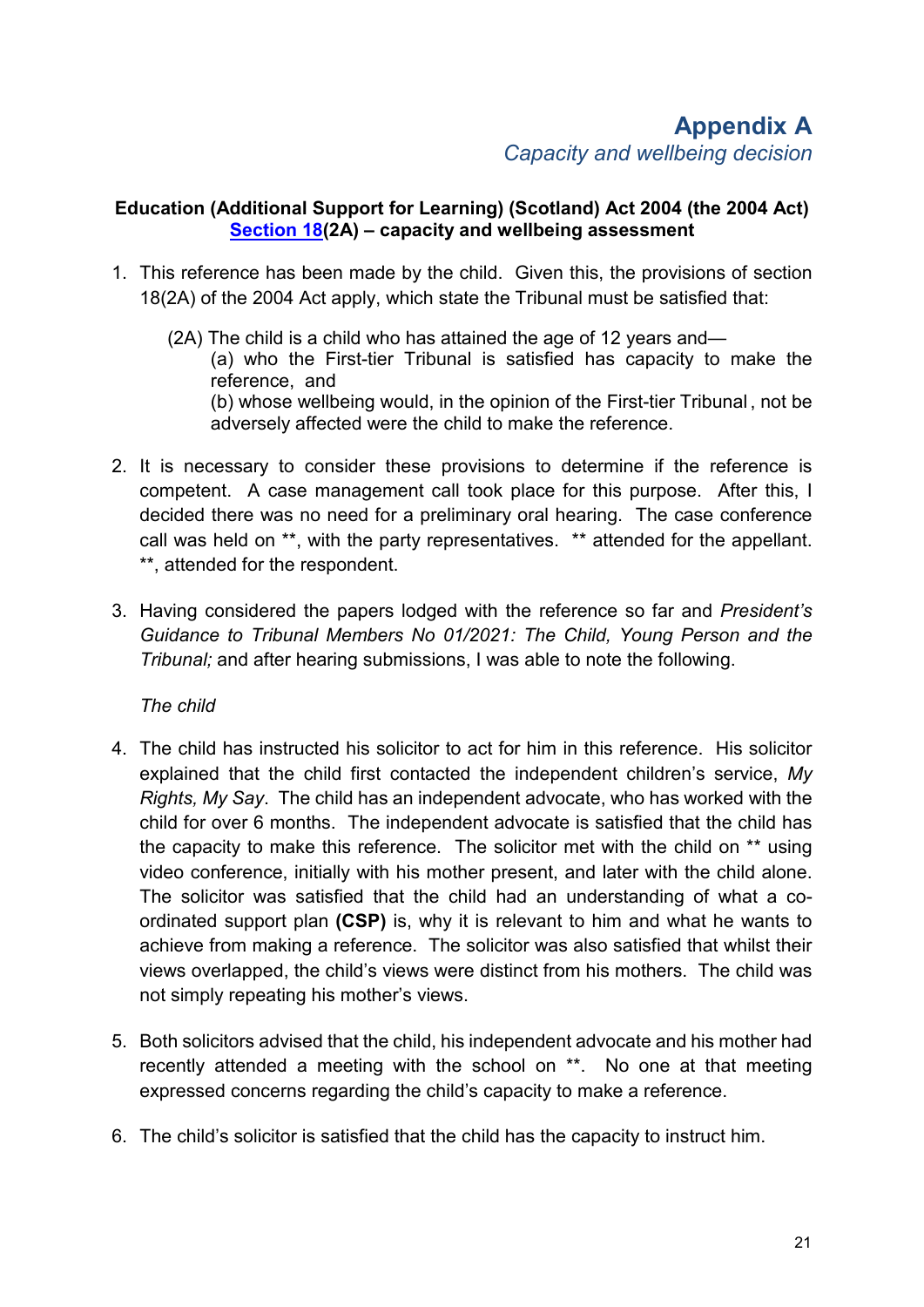7. The solicitor has no concerns that the child's wellbeing would be adversely affected by making this reference. In fact, the solicitor thought it would be beneficial to the child to be directly involved in this process.

### *The respondent*

8. The respondent has no concerns regarding the child's capacity to make the reference nor that the child's wellbeing would be adversely affected. Before reaching this view the respondent had read the minutes of the last GIRFEC meeting dated \*\*. The child's views are recorded in the minute of that meeting, where it says that the child understands what a CSP is and why he feels he needs one. The respondent is satisfied that child is capable of making the reference and that he understands the implications of this. The respondent does not think the child's wellbeing will be adversely affected by making the reference.

### *Findings and reasons*

- 9. As there was no dispute and as I was satisfied on the preliminary evidence and the submissions, I made the following findings.
- 10.The child is \*\* years of age. He has a right under the 2004 Act to make a CSP reference.
- 11.The reference is competent for the following reasons.
- 12.The child has sufficient maturity and understanding to make, communicate, understand and retain the memory of making a decision to make a reference to the Tribunal. It follows that the child has the capacity to make the reference.
- 13.Making the reference will not adversely affect the child's wellbeing.
- 14.The child is therefore the appellant.
- 15.Having decided these matters, I turned to consideration of any further preliminary points.